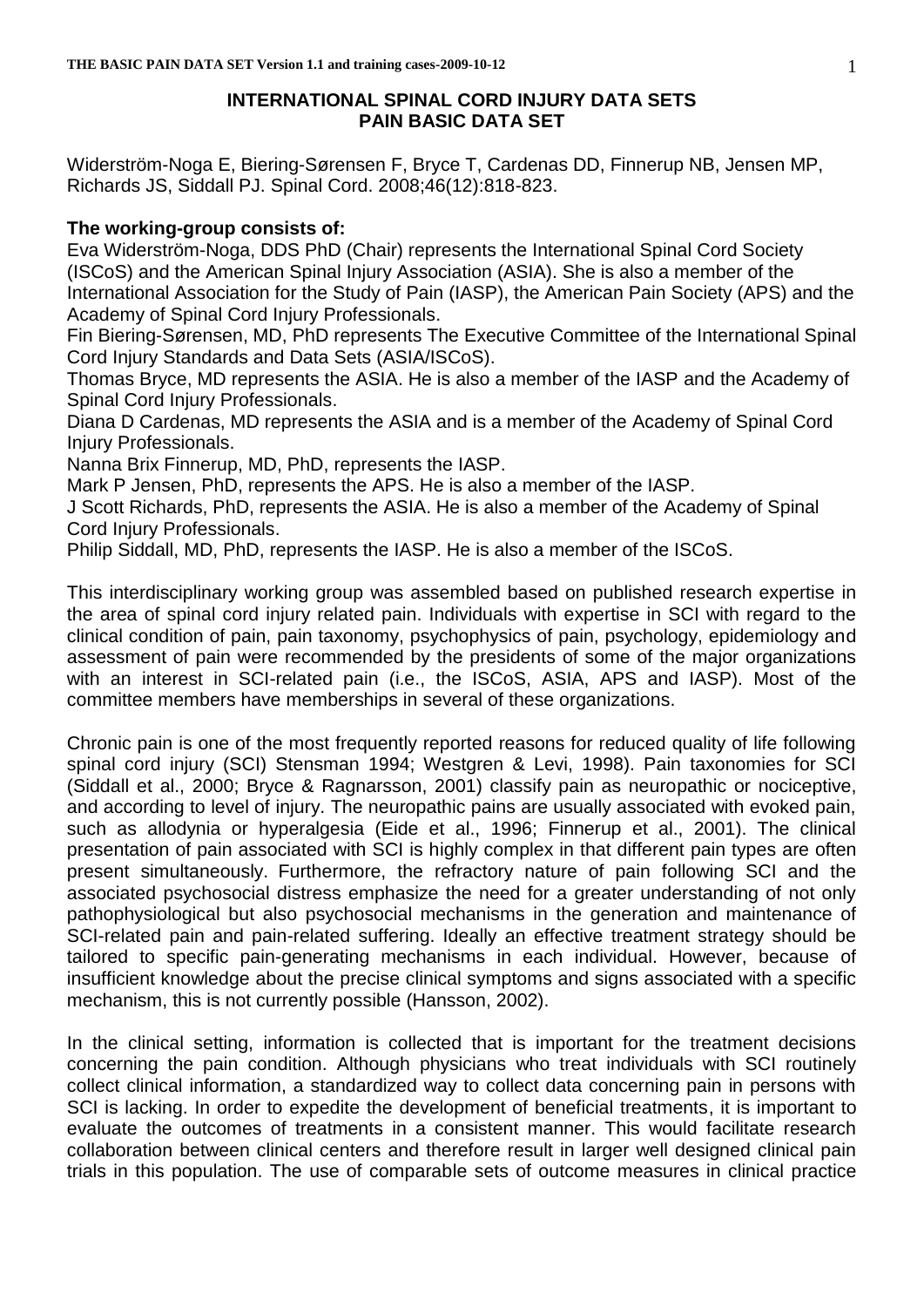and in trials would increase efficiency and greatly facilitate the translation, interpretation, and application of results to enhance the successful management of SCI related pain.

The purpose of the International Spinal Cord Injury Pain Data Set (ISCIPDS) is to standardize the collection and reporting of pain in the SCI population. The ISCIPDS contains a *basic* (ISCIPDS:B) and an *extended* (ISCIPDS:E) part. The IPDS:B contains a minimal amount of clinically relevant information concerning pain that can be collected in the daily practice of healthcare professionals with expertise in SCI. In addition, the evaluation should be logistically feasible in various settings and countries. Although the intent of the ISCIPDS:B is to evaluate each separate pain problem, it may also be used to only evaluate the most significant or "worst" pain problem if there are time constraints. The IPDS:E is primarily intended to be used for research purposes. The overall purpose of the IPDS concurs with the purpose and vision of the International Spinal Cord Injury Data Sets (Biering-Sørensen et al., 2006) and should be used in conjunction with data in the International SCI Core Data Set (DeVivo et al., 2006). The SCI Core Data Set includes information on date of birth and injury, gender, the cause of spinal cord lesion, and neurological status. In addition, the Core Data Set contains information on whether a vertebral injury was present, whether spinal surgery was performed, whether associated injuries were present, whether the patient with spinal cord lesion was ventilator-dependent at the time of discharge from initial inpatient care, and the place of discharge from initial inpatient care.

# **Background**

The Initiative on Methods, Measurement, and Pain Assessment in Clinical Trials (IMMPACT) has recommended that clinical pain trials designed to evaluate the effectiveness of a therapy, should *consider* including a core set of outcomes (Dworkin et al., 2005). It was suggested that the assessment of pain severity, physical and emotional functioning would best capture the multidimensional nature of pain. However, it was also emphasized that complimentary measures should be added when appropriate for specific pain populations. After SCI, a decrease in physical function may be more related to the physical impairments of SCI rather than to pain; therefore, a decrease in function *due to* pain, i.e., pain interference should be assessed (Widerström & Turk, 2004). These outcome domains are relevant both for clinical trials and clinical practice.

The questions in the IPDS:B are based upon these three domains but adapted to consider the special issues related to SCI (i.e., several simultaneous different pain problems, physical impairments, etc.). The aspects regarding the specific nature of SCI related pain includes in addition to a pain intensity rating for each specific pain, a classification of pain and questions related to temporal pattern. Pain interference is addressed using selected items from the Multidimensional Pain Inventory (the MPI-SCI) and three additional questions specifically addressing pain interference with activities, mood and sleep.

### **Acknowledgement:**

Pfizer Corp supported the initial work involved in developing with this Data Set with an unconditional grant.

The authors also want to thank ISCoS, ASIA, and the APS Boards and the IASP Neuropathic Pain Special Interest Group for helpful suggestions. We also want to thank the following individual reviewers for their thoughtful suggestions: Sergio Aito, Susan Charlifue, Michael deVivo, Petra Dokladal, Robert Dworkin, William Donovan, Pascal Halder, Jennifer Haythornthwaite, Steven Kirshblum, Vanessa Noonan, Lawrence Vogel and Gale Whiteneck.

### **Endorsement:**

The Basic Pain Dataset has been officially endorsed by the ISCoS, ASIA, IASP and the APS.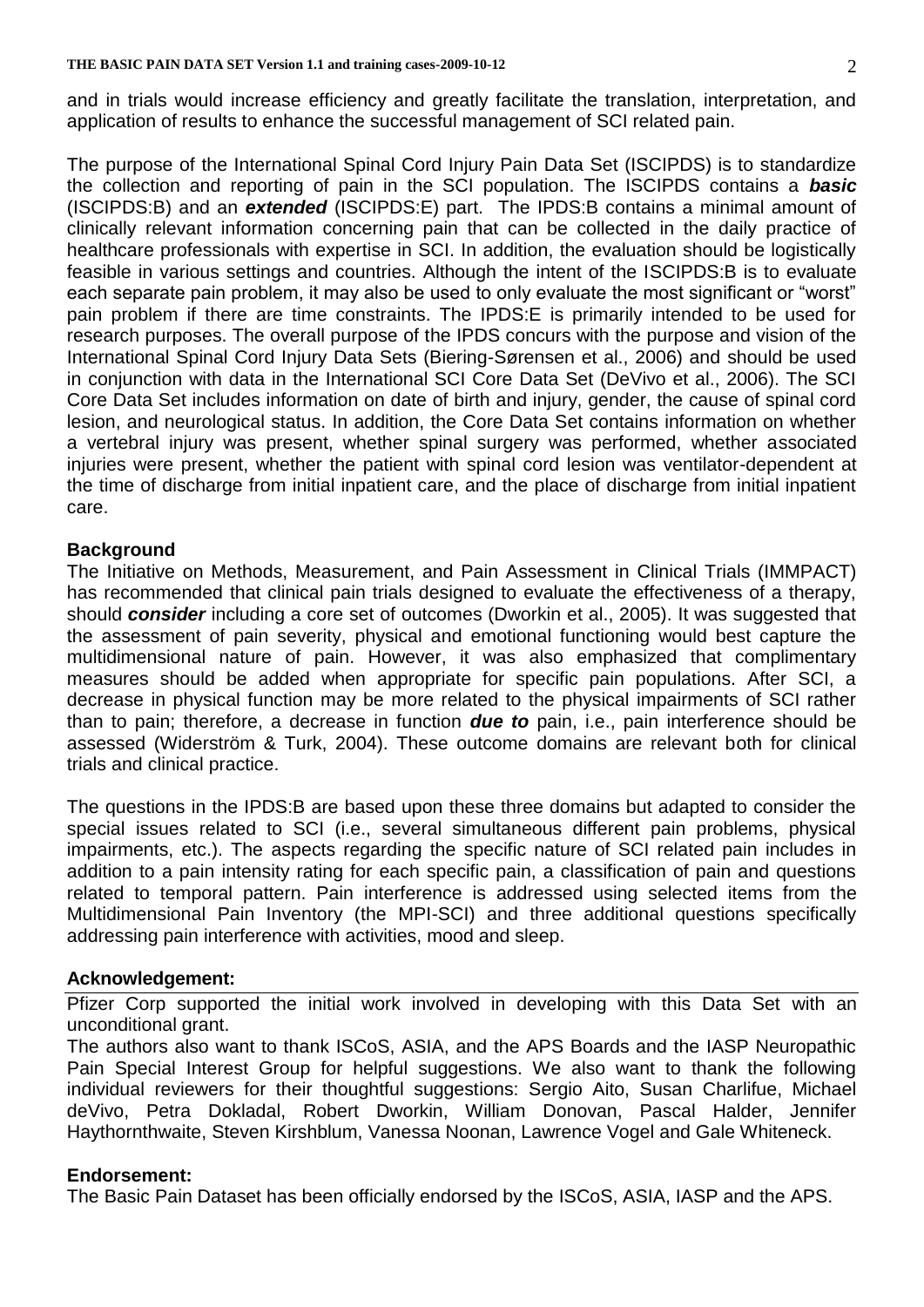### **References:**

American Spinal Injury Association: International Standards for Neurological Classification of Spinal Cord Injury, revised 2002; Chicago, IL, American Spinal Injury Association; 2002.

Biering-Sørensen F, Charlifue S, DeVivo M, Noonan V, Post M, Stripling T, Wing P. International spinal cord injury data sets. Spinal Cord. 2006;44:530-4.

Bryce TN, Ragnarsson KT. Epidemiology and classification of pain after spinal cord injury. Top Spinal Cord Inj Rehabil. 2001;7:1-17.

Bryce TN, Budh CN, Cardenas DD, Dijkers M, Felix ER, Finnerup NB, Kennedy P, Lundeberg T, Richards JS, Rintala DH, Siddall P, Widerstrom-Noga E. Pain after spinal cord injury: an evidence-based review for clinical practice and research. Report of the National Institute on Disability and Rehabilitation Research Spinal Cord Injury Measures meeting. J Spinal Cord Med. 2007;30:421-40.

Cardenas DA, Turner JA, Warms CA, Marshall HM. Classification of chronic pain associated with spinal cord injuries. Arch Phys Med Rehabil. 2002;83:1708-14.

DeVivo M, Biering-Sørensen F, Charlifue S, Noonan V, Post M, Stripling T, Wing P. International Spinal Cord Injury Core Data Set. Spinal Cord. 2006;44:535-40.

Donovan WH, Dimitrijevic MR, Dahm L, Dimitrijevic M. Neurophysiological approaches to chronic pain following spinal cord injury. Paraplegia. 1982;20:135-46.

Dworkin RH, Turk DC, Farrar JT, Haythornthwaite JA, Jensen MP, Katz NP, Kerns RD, Stucki G, Allan RR, Bellamy N, Carr DB, Chandler J, Cowan P, Dionne R, Galer BS, Hertz S, Jadad AR, Kramer LD, Manning DC, Martin S, McCormick CG, McDermott, MP, McGrath P, Quessy S, Rappaport BA, Robbins W, Robinson JP, Rothman M, Royal MA, Simon L, Stauffer JW, Stein W, Tollett J, Wernicke J, Witter J. Core outcome measures for chronic pain clinical trials: IMMPACT recommendations. Pain. 2005;113:9-19.

Eide PK, Jorum E, Stenehjelm AE. Somatosensory findings in patients with spinal cord injury and central dyesthesia pain. J Neurol Neurosurg Psychiatry 1996;60:411-5.

Finnerup NB, Johannesen IL, Sindrup SH, Bach FW, Jensen TS. Pain and dysesthesia in patients with spinal cord injury: A postal survey. Spinal Cord. 2001;39:256-62.

Hansson P. Neuropathic pain: clinical characteristics and diagnostic workup. Eur J Pain. 2002;6 Suppl A:47-50.

Jensen MP, Karoly P. (2001). Self-report scales and procedures for assessing pain in adults. In DC Turk & R Melzack (Eds.), Handbook of pain assessment, 2nd edition. New York: Guilford Publications, pp. 15-34.

Marino RJ, Barros T, Biering-Sorensen F, Burns SP, Donovan WH, Graves DE, Haak M, Hudson LM, Priebe MM. International standards for neurological classification of spinal cord injury. J Spinal Cord Med. 2003;26(suppl.1):S50-S56.

Margolis RB, Chibnall JT, Tait RC. Test retest reliability of the pain drawing instrument. Pain. 1988;33:49-51.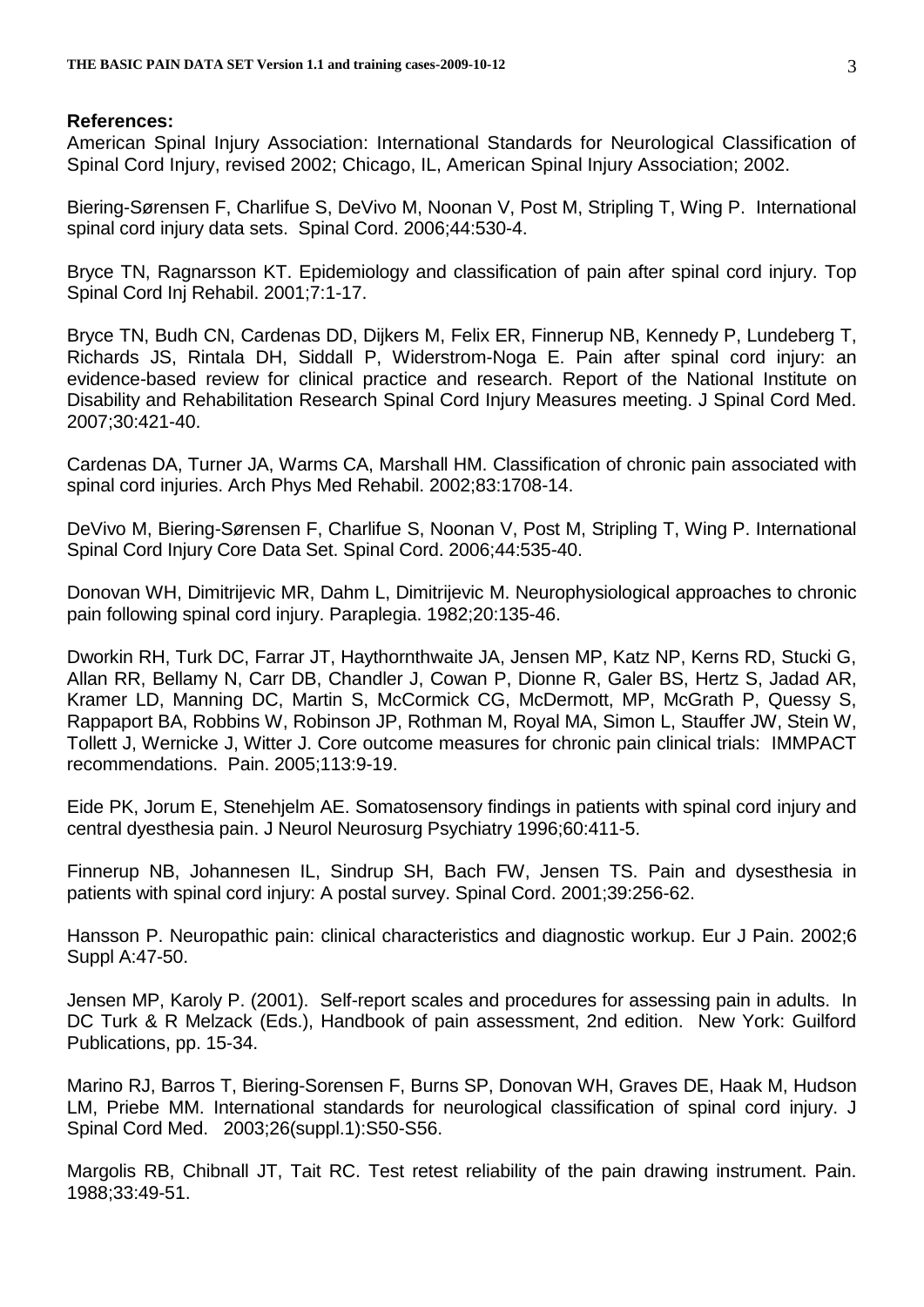Merskey H, Bogduk N. (Eds.). (1994). Classification of chronic pain: Description of chronic pain syndromes and definition of pain terms. Seattle: IASP Press.

Raichle KR, Osborne TL, Jensen MP, Cardenas D. The reliability and validity of pain interference measures in persons with spinal cord injury. J of Pain. 2006;7:179-86.

Rintala DH, Loubser PG, Castro J, Hart KA, Fuhrer MJ. Chronic pain in a community-based sample of men with spinal cord injury: Prevalence, severity, and relationships with impairment, disability, handicap, and subjective well-being. Arch Phys Med Rehabil. 1998;79:604-14.

Siddall PJ, Yezierski RP, Loeser JD. Pain following spinal cord injury: clinical features, prevalence, and taxonomy. International Association for the Study of Pain Newsletter. 2000;3:3-7 [\(http://www.iasp-](http://www.iasp-pain.org/AM/Template.cfm?Section=Technical_Corner&Template=/CM/ContentDisplay.cfm&ContentID=2179)

[pain.org/AM/Template.cfm?Section=Technical\\_Corner&Template=/CM/ContentDisplay.cfm&Cont](http://www.iasp-pain.org/AM/Template.cfm?Section=Technical_Corner&Template=/CM/ContentDisplay.cfm&ContentID=2179) [entID=2179\)](http://www.iasp-pain.org/AM/Template.cfm?Section=Technical_Corner&Template=/CM/ContentDisplay.cfm&ContentID=2179).

Stensman R. Adjustment to traumatic spinal cord injury. A longitudinal study of self-reported quality of life. Paraplegia. 1994;32:416-22.

Tait RC, Chibnall JT, Krause S. The Pain Disability Index: factor structure and normative data. Arch Phys Med Rehabil. 1994;75:1082-6.

Westgren N, Levi R. Quality of life and traumatic spinal cord injury. Arch Phys Med Rehabil. 1998;79:1433-9.

Widerström-Noga EG, Felipe-Cuervo E and Yezierski RP. Relationships among clinical characteristics of chronic pain following spinal cord injury. Arch Phys Med Rehabil 2001;82:1191-7.

Widerström-Noga EG, Duncan R, Felipe-Cuervo E and Turk DC, Assessment of the impact of pain and impairments associated with spinal cord injuries. Arch Phys Med Rehabil 2002;83:395-404.

Widerström-Noga EG and Turk DC. Outcome measures in chronic pain trials involving people with spinal cord injury. SCI Psychosocial Process 2004; 17:258-267.

Widerström-Noga EG, Cruz-Almeida Y, Martinez-Arizala A, Turk DC. Internal consistency, stability, and validity of the spinal cord injury version of the multidimensional pain inventory. Arch Phys Med Rehabil 2006;87:516-23.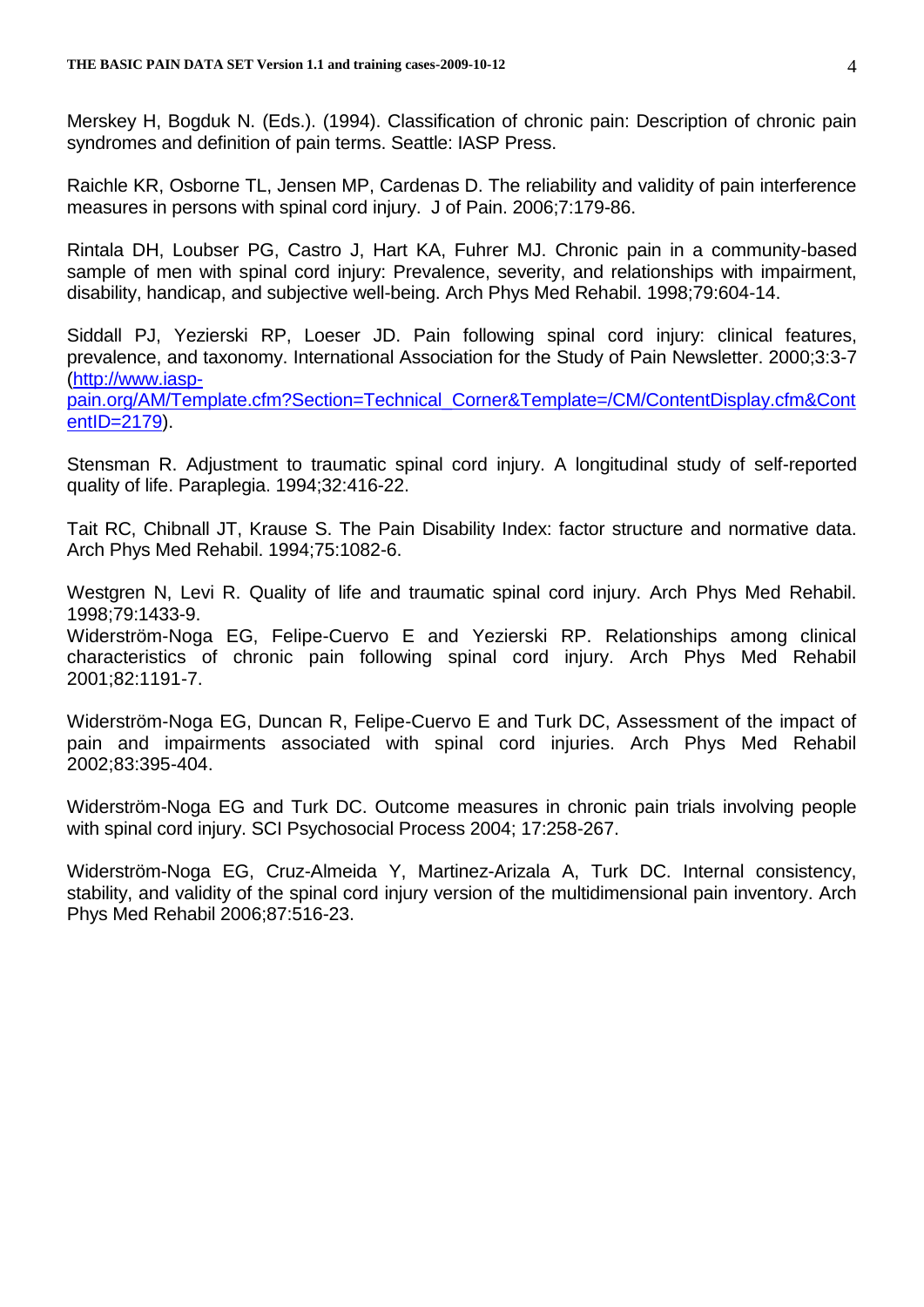# **SYLLABUS (instructions) – Version 1.1**

Each variable and each response category within each variable have been specifically defined in a way that is designed to facilitate the collection of a uniform basic data set.

| <b>VARIABLE NAME:</b> | Date of data collection                                                                                                                                                                                                                                                                                                                                                                                                                                                                                                                                                                                   |
|-----------------------|-----------------------------------------------------------------------------------------------------------------------------------------------------------------------------------------------------------------------------------------------------------------------------------------------------------------------------------------------------------------------------------------------------------------------------------------------------------------------------------------------------------------------------------------------------------------------------------------------------------|
| <b>DESCRIPTION:</b>   | This variable documents the date of data collection                                                                                                                                                                                                                                                                                                                                                                                                                                                                                                                                                       |
| <b>CODES:</b>         | YYYY/MM/DD                                                                                                                                                                                                                                                                                                                                                                                                                                                                                                                                                                                                |
| <b>COMMENTS:</b>      | The collection of data on Pain may be carried out at any time after the spinal cord injury.<br>The Date of data collection variable is necessary in order to identify when the data were<br>collected. This variable provides a way to relate the collected data to other data collected on<br>the same individual at various time points.                                                                                                                                                                                                                                                                |
| <b>VARIABLE NAME:</b> | Have you had any pain during the last 7 days including today?                                                                                                                                                                                                                                                                                                                                                                                                                                                                                                                                             |
| <b>DESCRIPTION:</b>   | This variable documents the presence of any type of pain during the last 7 days.                                                                                                                                                                                                                                                                                                                                                                                                                                                                                                                          |
| <b>CODES:</b>         | N <sub>0</sub><br>Yes                                                                                                                                                                                                                                                                                                                                                                                                                                                                                                                                                                                     |
| <b>COMMENTS:</b>      | To be able to evaluate any present, chronic, and intermittent pain related and unrelated to the<br>spinal cord injury. Pain is defined by the International Association for the Study of Pain<br>(IASP) as "An unpleasant sensory and emotional experience associated with actual or<br>potential tissue damage, or described in terms of such damage" (Merskey & Bogduk, 1994).<br>The seven day interval was chosen in order to be able to capture current pain and both<br>constant and intermittent chronic pain that may be clinically relevant and to have the same<br>time frame in all data sets. |
|                       | This question can also be used as Basic Pain Question in other questionnaires, i.e. gate<br>question to the Pain Basic Data Set.                                                                                                                                                                                                                                                                                                                                                                                                                                                                          |
| <b>VARIABLE NAME:</b> | If yes, how many different pain problems do you have?                                                                                                                                                                                                                                                                                                                                                                                                                                                                                                                                                     |
| <b>DESCRIPTION:</b>   | This variable determines how many different pain problems an individual perceives that he<br>or she has experienced during the last seven days including today. A "pain problem" is<br>defined by the person himself as a pain that has a specific character. Please note that one<br>pain problem can be located in one or several areas.                                                                                                                                                                                                                                                                |
| <b>CODES:</b>         | 1 - One pain problem<br>2 - Two pain problems<br>3 - Three pain problems<br>4 - Four pain problems<br>5 - Five or more pain problems                                                                                                                                                                                                                                                                                                                                                                                                                                                                      |
| <b>COMMENTS:</b>      | Data from previous studies suggest that persons with SCI rarely have more than 5 different<br>pain problems. Persons who experience SCI related chronic pain can usually differentiate<br>between different pain problems. Although unusual, it is possible to have two different<br>types of pain in overlapping areas. An example would be musculoskeletal shoulder pain in<br>a person with cervical injury and neuropathic pain at the level of injury.                                                                                                                                               |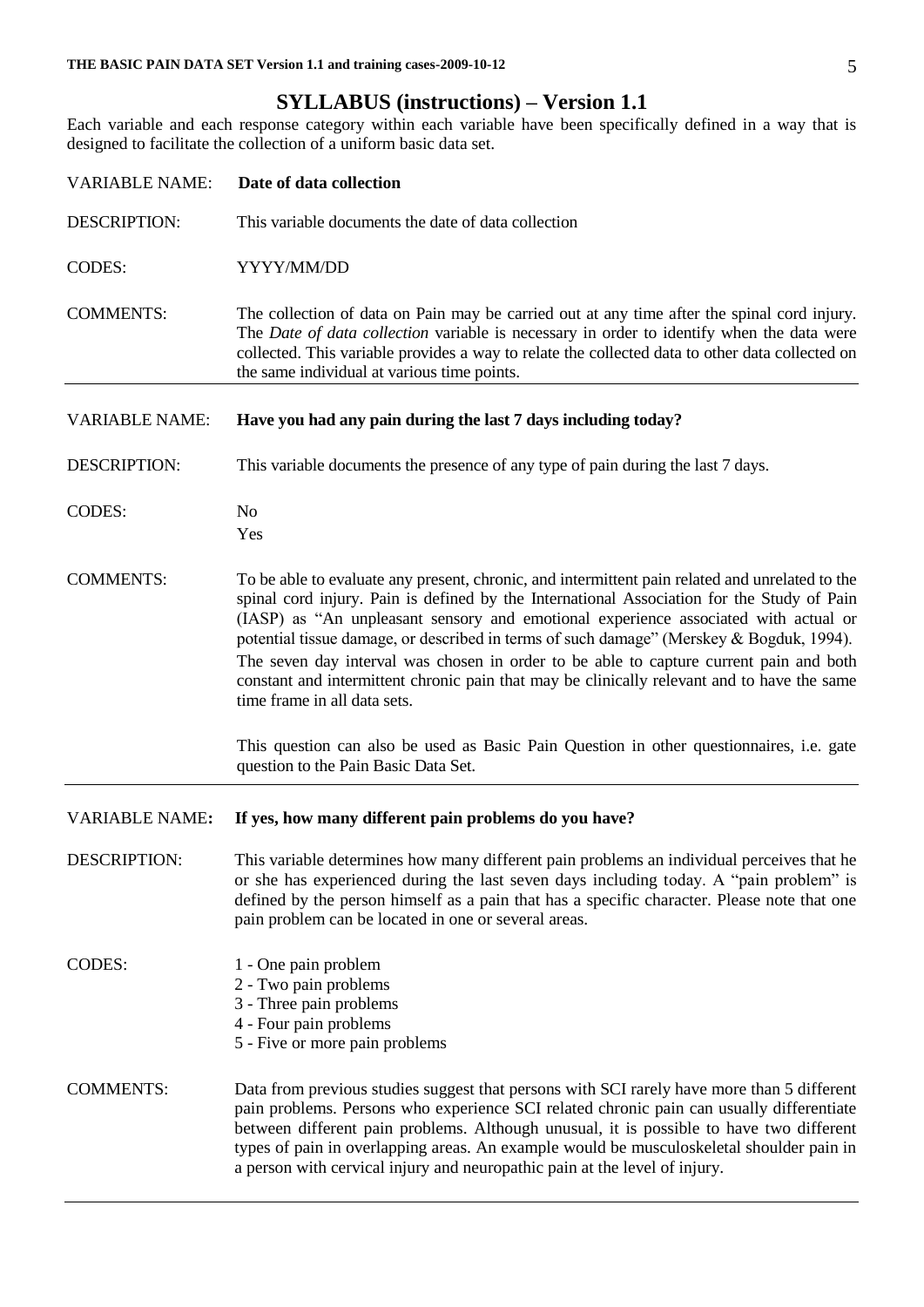#### **Description of the three worst pain problems**

| <b>COMMENTS:</b>      | each pain problem and not be read across.                                    | Each person is only required to describe the three worst pain problems he or she is<br>currently experiencing (within the last 7 days). The reasons for this are twofold. First,<br>most people with SCI experience three or fewer pain problems. Second, describing the<br>details of more than three different simultaneous pain problems may induce errors in the<br>data collection. Please note that the forms should be completed in a columnar fashion for |  |
|-----------------------|------------------------------------------------------------------------------|-------------------------------------------------------------------------------------------------------------------------------------------------------------------------------------------------------------------------------------------------------------------------------------------------------------------------------------------------------------------------------------------------------------------------------------------------------------------|--|
| <b>VARIABLE NAME:</b> |                                                                              | <b>Location(s) of pain (check all that apply including right side, midline and/or left side)</b>                                                                                                                                                                                                                                                                                                                                                                  |  |
| DESCRIPTION:          |                                                                              | This variable contains information concerning the location of pain.                                                                                                                                                                                                                                                                                                                                                                                               |  |
| CODES:                | <b>Head</b><br>right side, midline and/or left side<br><b>Neck/shoulders</b> |                                                                                                                                                                                                                                                                                                                                                                                                                                                                   |  |
|                       | throat                                                                       | right side, midline and/or left side                                                                                                                                                                                                                                                                                                                                                                                                                              |  |
|                       | neck                                                                         | right side, midline and/or left side                                                                                                                                                                                                                                                                                                                                                                                                                              |  |
|                       | shoulder                                                                     | right and/or left side                                                                                                                                                                                                                                                                                                                                                                                                                                            |  |
|                       | Arms/hands                                                                   |                                                                                                                                                                                                                                                                                                                                                                                                                                                                   |  |
|                       | upper arm                                                                    | right and/or left side                                                                                                                                                                                                                                                                                                                                                                                                                                            |  |
|                       | elbow                                                                        | right and/or left side                                                                                                                                                                                                                                                                                                                                                                                                                                            |  |
|                       | forearm                                                                      | right and/or left side                                                                                                                                                                                                                                                                                                                                                                                                                                            |  |
|                       | wrist                                                                        | right and/or left side                                                                                                                                                                                                                                                                                                                                                                                                                                            |  |
|                       | hand/fingers                                                                 | right and/or left side                                                                                                                                                                                                                                                                                                                                                                                                                                            |  |
|                       | <b>Frontal torso/genitals</b>                                                |                                                                                                                                                                                                                                                                                                                                                                                                                                                                   |  |
|                       | chest                                                                        | right side, midline and/or left side                                                                                                                                                                                                                                                                                                                                                                                                                              |  |
|                       | abdomen                                                                      | right side, midline and/or left side                                                                                                                                                                                                                                                                                                                                                                                                                              |  |
|                       |                                                                              | pelvis/gentalia right side, midline and/or left side                                                                                                                                                                                                                                                                                                                                                                                                              |  |
|                       | <b>Back</b>                                                                  |                                                                                                                                                                                                                                                                                                                                                                                                                                                                   |  |
|                       | upper back                                                                   | right side, midline and/or left side                                                                                                                                                                                                                                                                                                                                                                                                                              |  |
|                       | lower back                                                                   | right side, midline and/or left side                                                                                                                                                                                                                                                                                                                                                                                                                              |  |
|                       | <b>Buttocks/hips</b>                                                         |                                                                                                                                                                                                                                                                                                                                                                                                                                                                   |  |
|                       | buttocks                                                                     | right and/or left side                                                                                                                                                                                                                                                                                                                                                                                                                                            |  |
|                       | hip                                                                          | right and/or left side                                                                                                                                                                                                                                                                                                                                                                                                                                            |  |
|                       | anus                                                                         | midline                                                                                                                                                                                                                                                                                                                                                                                                                                                           |  |
|                       | <b>Upper legs/thighs</b>                                                     | right and/or left side                                                                                                                                                                                                                                                                                                                                                                                                                                            |  |
|                       | <b>Lower legs/feet</b>                                                       |                                                                                                                                                                                                                                                                                                                                                                                                                                                                   |  |
|                       | knee                                                                         | right and/or left side                                                                                                                                                                                                                                                                                                                                                                                                                                            |  |
|                       | shin                                                                         | right and/or left side                                                                                                                                                                                                                                                                                                                                                                                                                                            |  |
|                       | calf                                                                         | right and/or left side                                                                                                                                                                                                                                                                                                                                                                                                                                            |  |
|                       | ankle                                                                        | right and/or left side                                                                                                                                                                                                                                                                                                                                                                                                                                            |  |
|                       | foot/toes                                                                    | right and/or left side                                                                                                                                                                                                                                                                                                                                                                                                                                            |  |
| <b>COMMENTS:</b>      |                                                                              | This division into pain areas is based on a pain drawing originally described by Margolis<br>et al. 1988 but which was since recalculated into 8 principal areas (Widerström-Noga et                                                                                                                                                                                                                                                                              |  |

et al.,1988 but which was since recalculated into 8 principal areas (Widerström-Noga et al., 2001): (1) head; (2) neck/shoulders; (3) arms/hands; (4) frontal torso/genitals; (5) back; (6) buttocks/hips; (7) Upper legs/thighs; and (8) Lower legs/feet. Within each of these 8 pain locations, further divisions into more precise locations can be made. For example, in the "arms/hand" category specification of wrist, elbow pain etc. can be made if needed. Each individual is asked to describe the location of all present pain. Please indicate right (R), midline (M) and/or left (L) side.

> The descriptions of the pain locations in the Basic Pain Data Set are meant to be based on each individual's perception of the location of pain, and can be used to follow pain at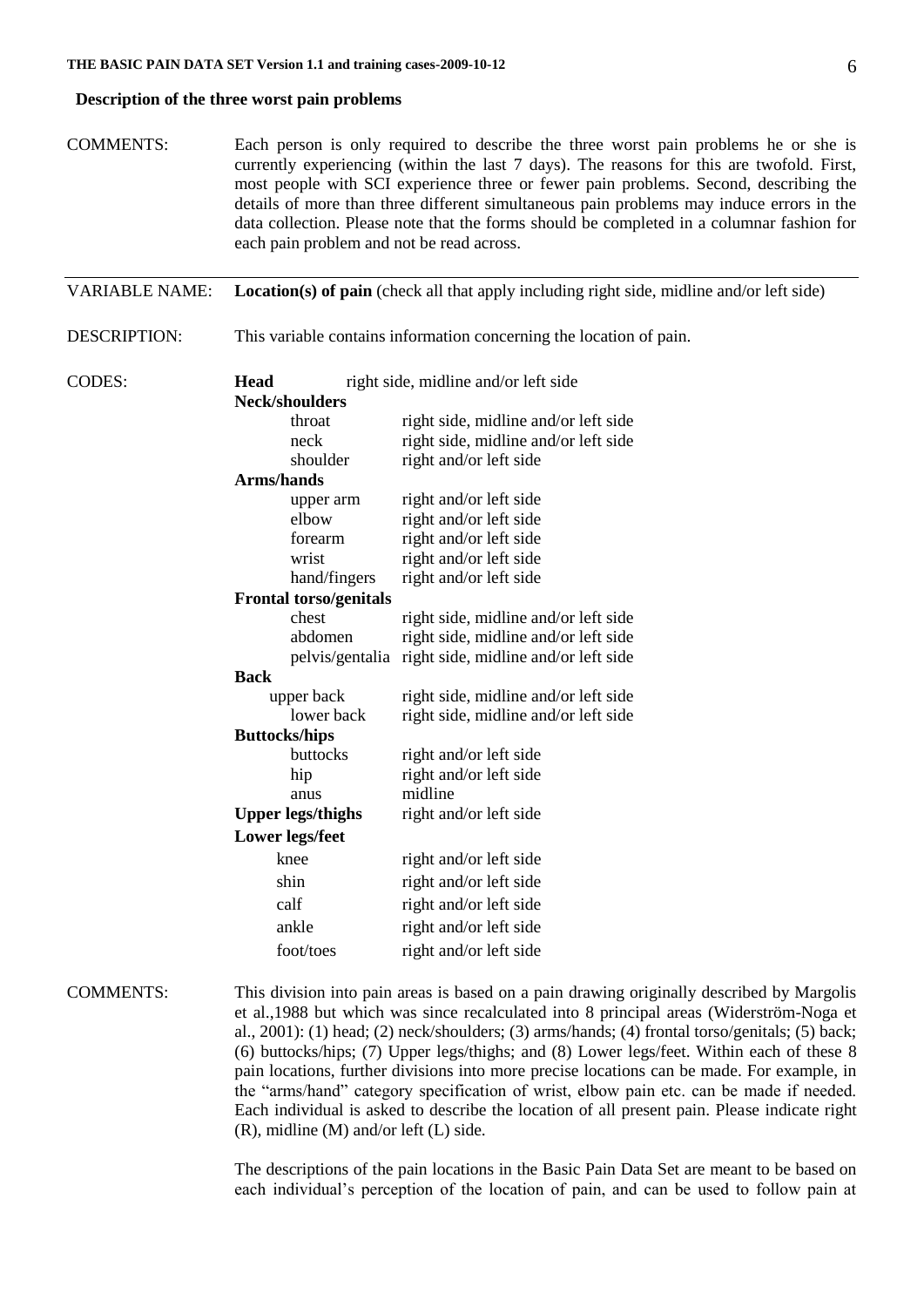|                                              | subsequent visits. Therefore, the delineations of these areas are not defined with precise<br>anatomical landmarks. Several locations may be given for each pain problem, e.g., neck<br>and either shoulders, or pain in the abdomen extending into the buttocks and thighs areas<br>and further down to the feet.                                                                                                                                                                                                                                                                                                                                                                                                                                                                                                                                                                                                                                                                                                                                                                                                                                                                                                                                                                                                                                                                                                                                                                                                                                                                                                                                                                                                                                                                                                                                                                                                                                                                                                                                                                                                                                                                                                                                                                                                                                                                                                                                                                                                                          |
|----------------------------------------------|---------------------------------------------------------------------------------------------------------------------------------------------------------------------------------------------------------------------------------------------------------------------------------------------------------------------------------------------------------------------------------------------------------------------------------------------------------------------------------------------------------------------------------------------------------------------------------------------------------------------------------------------------------------------------------------------------------------------------------------------------------------------------------------------------------------------------------------------------------------------------------------------------------------------------------------------------------------------------------------------------------------------------------------------------------------------------------------------------------------------------------------------------------------------------------------------------------------------------------------------------------------------------------------------------------------------------------------------------------------------------------------------------------------------------------------------------------------------------------------------------------------------------------------------------------------------------------------------------------------------------------------------------------------------------------------------------------------------------------------------------------------------------------------------------------------------------------------------------------------------------------------------------------------------------------------------------------------------------------------------------------------------------------------------------------------------------------------------------------------------------------------------------------------------------------------------------------------------------------------------------------------------------------------------------------------------------------------------------------------------------------------------------------------------------------------------------------------------------------------------------------------------------------------------|
| <b>VARIABLE NAME:</b><br><b>DESCRIPTION:</b> | Type of pain<br>This variable documents the type of pain present.                                                                                                                                                                                                                                                                                                                                                                                                                                                                                                                                                                                                                                                                                                                                                                                                                                                                                                                                                                                                                                                                                                                                                                                                                                                                                                                                                                                                                                                                                                                                                                                                                                                                                                                                                                                                                                                                                                                                                                                                                                                                                                                                                                                                                                                                                                                                                                                                                                                                           |
| <b>CODES:</b>                                | Musculoskeletal (Nociceptive)<br>Visceral (Nociceptive)<br>Other (Nociceptive)<br>At-level (Neuropathic)<br>Below-level (Neuropathic)<br>Other (Neuropathic)<br>Unknown                                                                                                                                                                                                                                                                                                                                                                                                                                                                                                                                                                                                                                                                                                                                                                                                                                                                                                                                                                                                                                                                                                                                                                                                                                                                                                                                                                                                                                                                                                                                                                                                                                                                                                                                                                                                                                                                                                                                                                                                                                                                                                                                                                                                                                                                                                                                                                     |
| <b>COMMENTS:</b>                             | Six broad types of pain are specified based on pain types identified in previous SCI pain<br>taxonomies (Donovan et al., 1982; Siddall et al., 2000; Bryce & Ragnarsson, 2001;<br>Cardenas et al., 2002) and based on prevalence in the SCI population. Please note that the<br>ASIA Impairment scale (Marino et al., 2003) is to be used as an integral part of the SCI<br><i>pain classification</i> . Nociceptive pains that are less prevalent or not directly related to SCI<br>and not categorized as musculoskeletal or visceral can be classified as "Other<br>( <i>Nociceptive</i> )". One additional category has been added to the previous taxonomy, i.e.,<br>Other (Neuropathic). This was made in order to distinguish those pains that are not<br>associated with a lesion or disease affecting the spinal cord or nerve roots. "Unknown"<br>should be used when it is not possible to classify the pain into one of the categories listed<br>above. It is not to be used to indicate that the underlying pathology is unknown.                                                                                                                                                                                                                                                                                                                                                                                                                                                                                                                                                                                                                                                                                                                                                                                                                                                                                                                                                                                                                                                                                                                                                                                                                                                                                                                                                                                                                                                                                              |
|                                              | The type of pain should be coded using the following criteria:<br>Musculoskeletal (Nociceptive) pain refers to pain occurring in a region where there is<br>preserved sensation above, at or below the neurological level of injury and which is<br>believed to be arising from musculoskeletal structures. The presence of this type of pain is<br>suggested by pain descriptors such as dull or aching, pain related to movement, tenderness<br>of musculoskeletal structures on palpation, response to anti-inflammatory medications and<br>evidence of skeletal pathology on imaging consistent with the pain presentation. Examples<br>include: mechanical pain, spinal fractures, muscular injury, shoulder overuse syndromes<br>and muscle spasm (Donovan et al., 1982; Siddall et al., 2000; Bryce & Ragnarsson, 2001;<br>Cardenas et al., 2002).<br>Visceral (Nociceptive) pain refers to pain usually located in the thorax or abdomen and<br>believed to be generated in visceral structures. The presence of this type of pain is<br>suggested by characteristics such as dull, aching or cramping and a relationship to visceral<br>pathology or dysfunction, e.g., infection or obstruction (Donovan et al., 1982; Siddall et<br>al., 2000; Bryce & Ragnarsson, 2001; Cardenas et al., 2002). Examples include urinary<br>tract infection, ureteric calculus and bowel impaction. Note: Failure to find evidence of<br>visceral pathology or failure to respond to treatment directed at visceral pathology may<br>indicate the presence of neuropathic pain (see below).<br><b>Other (Nociceptive)</b> pain refers to nociceptive pains that may be present but do not fall<br>into the musculoskeletal or visceral categories (Bryce & Ragnarsson, 2001). Examples<br>include pain associated with ulceration of the skin and headache. These pains may be<br>directly related to SCI (e.g., pressure areas and dysreflexic headache) or unrelated to SCI<br>(e.g., migraine). This category has been included to provide a classification for nociceptive<br>pains that have low prevalence or that are not specifically related to SCI.<br>At-level (Neuropathic) pain refers to neuropathic pain presenting in a segmental pattern. A<br>necessary condition for this to occur is that there is a lesion or disease affecting the spinal<br>cord or nerve roots. At-level neuropathic pain is perceived anywhere within the<br>dermatome of the level of neurological injury and three dermatomes below this level. Pain |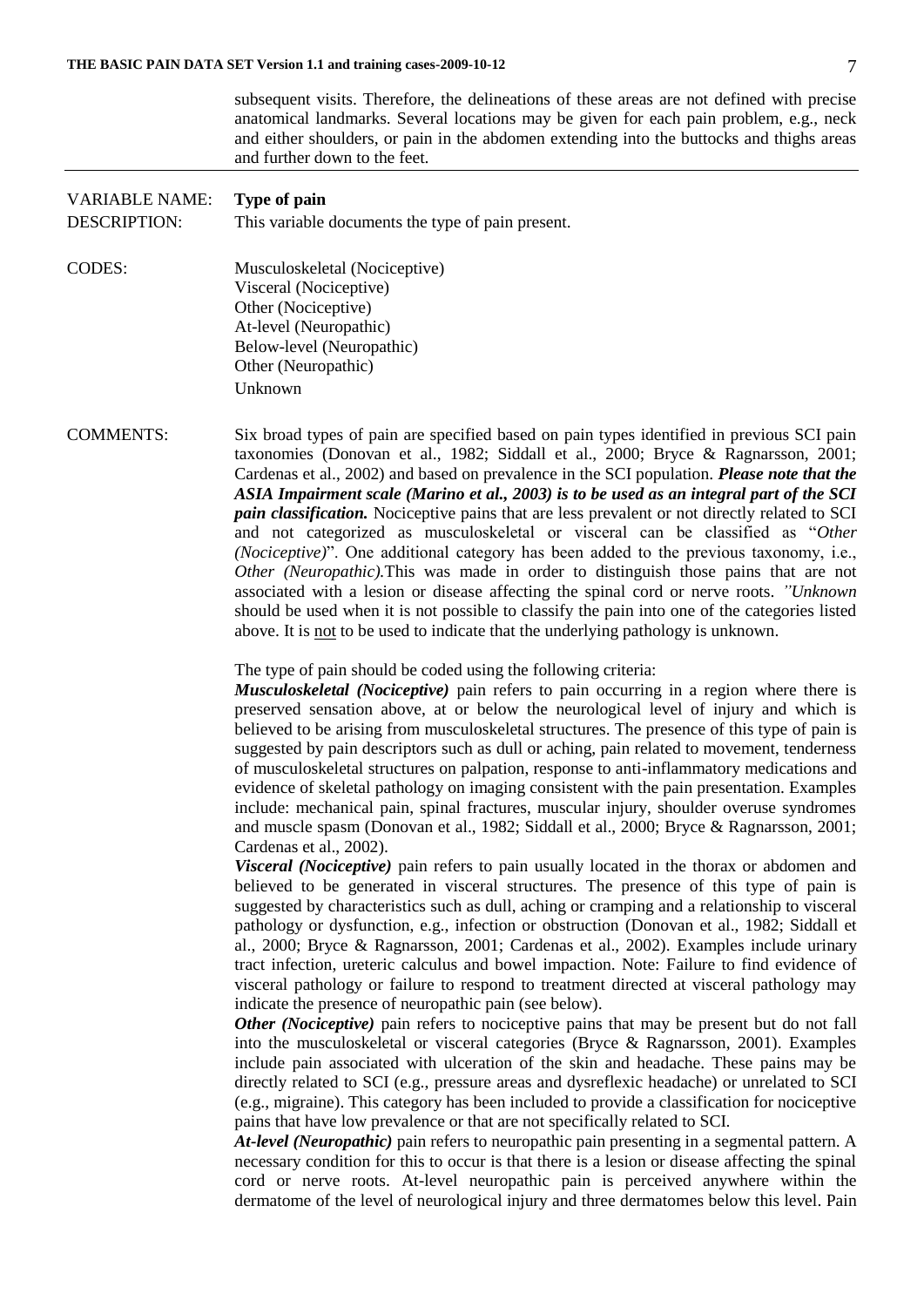which occurs in this distribution which cannot be attributed to a lesion or disease affecting the spinal cord or nerve roots should be classified as *other (Neuropathic)*. This pain is often characterized as burning, electric or shooting. Sensory changes such as allodynia or hyperalgesia within the pain distribution are often found. The pain may be unilateral or bilateral (Siddall et al., 2000; Bryce & Ragnarsson, 2001).Note: Neuropathic pain associated with cauda equina damage is radicular in nature and therefore defined as at level (neuropathic) pain regardless of distribution.

*Below-level (Neuropathic)* pain refers to neuropathic pain that is present in the region more than three dermatomes below the neurological level of injury. A necessary condition for this to occur is that there is a lesion or disease affecting the spinal cord. Pain which occurs in this distribution which cannot be attributed to a lesion or disease affecting the spinal cord should be classified as *other (Neuropathic)*.This pain typically has characteristics such as burning, electric or shooting qualities and a diffuse, regional distribution. Sensory changes such as allodynia or hyperalgesia may be present. If the pain is present in the region within three dermatomes below the neurological level of injury as well as more than three dermatomes below the level, the pain is classified as at- and below-level (neuropathic) unless the person is able to distinguish a separate at-level (neuropathic) component. If two separate pains are distinguishable, the two pain types (atlevel (neuropathic) and below-level (neuropathic)) must be classified and documented as different pains. If the neuropathic pain is present both at and below the level of injury and the patient is unable to distinguish two separate pain problems, both *At-level (Neuropathic)* and *Below-level (Neuropathic)* can be checked*.*

*Other (Neuropathic)* pain refers to neuropathic pains that are present above, at or below the neurological level of injury but are not directly related to the SCI. Examples include postherpetic neuralgia, pain associated with diabetic neuropathy, central post stroke pain, and compressive mononeuropathies (Siddall et al., 2000; Bryce & Ragnarsson, 2001).

#### VARIABLE NAME: **Average pain intensity in the last week**

DESCRIPTION:  $A 0 - 10$  Numerical Rating Scale (ranging from  $0 = "No pain"$  to a maximum of  $10 = "Pain"$ as bad as you can imagine") of average pain intensity for (up to) three pain problems (the three worst pain problems respondents experience). Please note that "last week" specifically

| <b>CODES:</b> | D |
|---------------|---|
|               | 1 |
|               | 2 |
|               | 3 |
|               |   |
|               | 5 |
|               |   |

refers to *the last seven days including today.*

| COMMENTS: |  |
|-----------|--|
|           |  |

COMMENTS: Pain intensity is the most common pain domain assessed in research and clinical settings. Although different rating scales have proven to be valid for assessing pain intensity, including the Numerical Rating Scale (NRS), the Verbal Rating Scale (VRS), and the Visual Analogue Scale (VAS), the  $0 - 10$  NRS has the most strengths and fewest weaknesses of available measures (Jensen & Karoly, 2001). Moreover the  $0 - 10$  NRS, and specifically the  $0 - 10$  with the endpoints listed, has been recommended by the IMMPACT consensus group for use in pain clinical trials (Dworkin et al., 2005) and by the 2006 NIDRR SCI Pain outcome measures consensus group (Bryce et al., 2007), so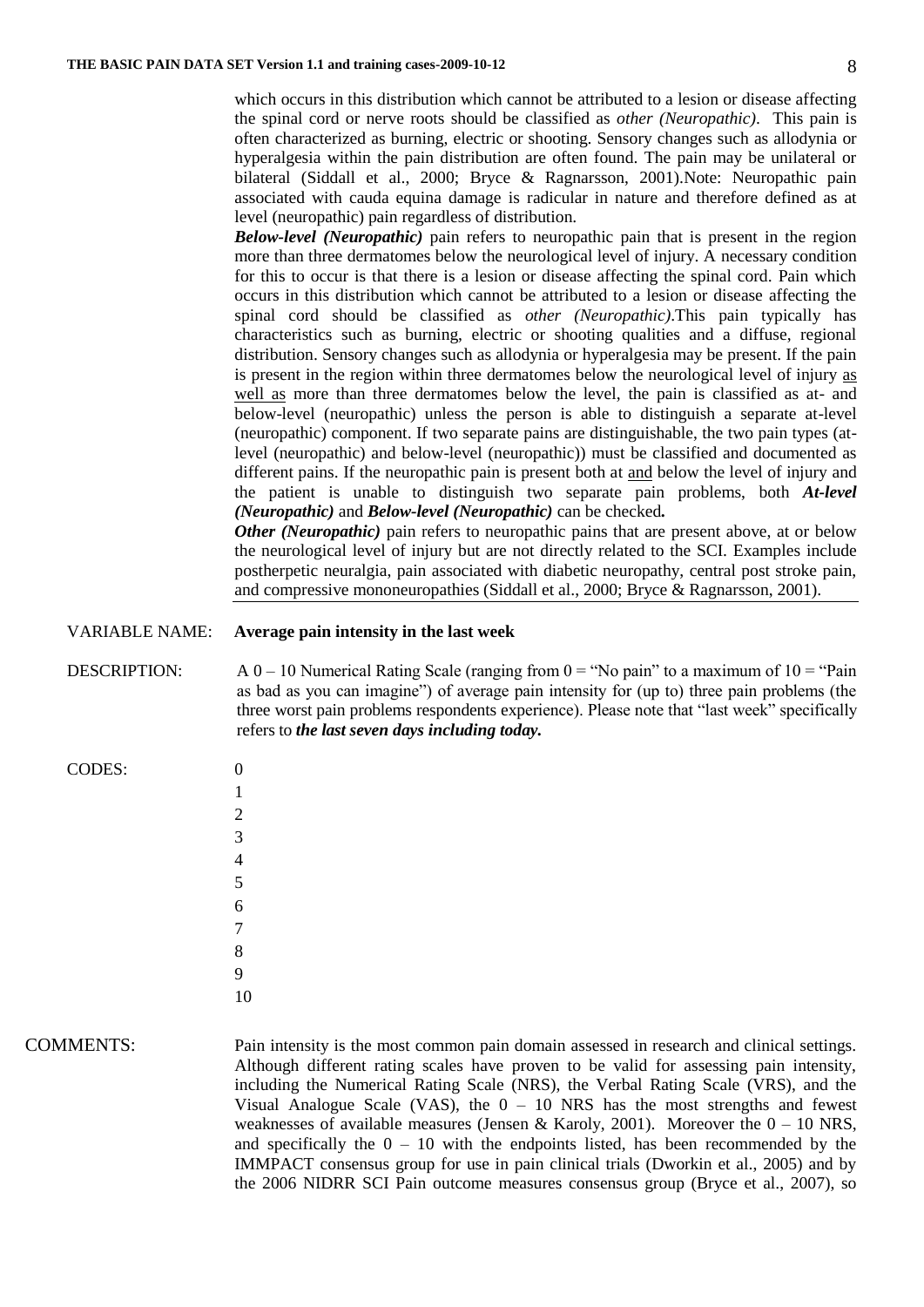using this measure will help ensure consistency in the assessment of average pain intensity across studies.

The seven day time frame was selected to balance the need to assess pain over a long enough epoch to capture usual pain, against the need to keep the time frame short enough to maximize recall accuracy.

#### VARIABLE NAME: **Date of onset**

DESCRIPTION: This variable specifies the date this particular pain problem started, i.e. the worst, second worst or third worst pain problem.

# CODES: YYYY/MM/DD

COMMENTS: If the day of the month is unknown, record 99. If the month of the year is unknown, record 99. The year should be given as an approximation if it is not known.

#### VARIABLE NAME: **Number of days with pain in the last 7 days including today**

DESCRIPTION: This variable specifies the total number of days with pain during the last 7 days, including today.

| <b>CODES:</b> | – none            |
|---------------|-------------------|
|               | $1$ – one day     |
|               | $2 - two days$    |
|               | $3$ – three days  |
|               | $4 - four days$   |
|               | $5 -$ five days   |
|               | $6 - six \, days$ |
|               | $7$ – seven days  |
|               | Unknown           |
|               |                   |
|               |                   |

COMMENTS: "Today" is the day the subject answers the question regardless time of day. The duration of pain during the day does not matter in answering this question.

#### VARIABLE NAME: **How long does your pain usually last?**

- DESCRIPTION: This variable provides an estimate of the duration of pain. Some pain types are very brief they may be felt several times per day. This question refers to the duration of each separate pain event.
- CODES: One minute or less More than one minute but less than one hour At least one hour, but less than 24 hours At least 24 hours but not continuous Constant or continuous No pain Unknown
- COMMENTS: The duration of pain can be defined when a specific pain follows a predictable pattern. If no predictable pattern for a specific pain exists, the answer "unknown" is given.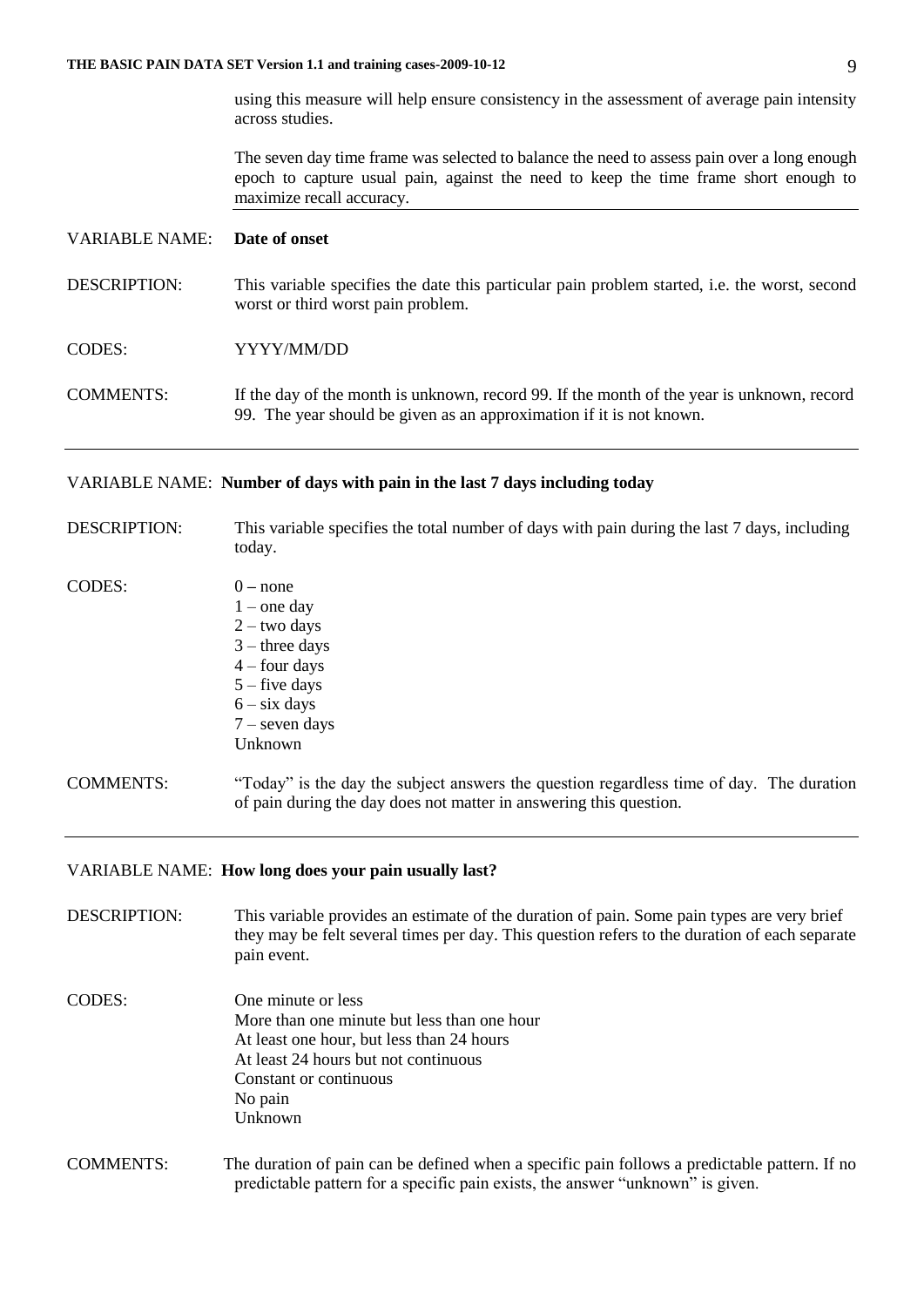### VARIABLE NAME: **When is the pain most intense?**

DESCRIPTION: This variable identifies the diurnal peak in pain intensity. CODES: Morning Afternoon Evening Night Unpredictable; pain is not consistently more intense at any one time of day

| <b>COMMENTS:</b> | "Morning" is between $6.01$ am and $12.00$ am $(06.01$ and $12.00)$               |
|------------------|-----------------------------------------------------------------------------------|
|                  | "Afternoon" is between 12.01 am and $6.00 \text{ pm } (12.01 \text{ and } 18.00)$ |
|                  | "Evening" is between 6.01 pm and 12.00 pm $(18.01 \text{ and } 24.00)$ "          |
|                  | "Night" is between $0.01$ am and $6.00$ am $(00.01$ and $06.00)$ "                |

#### **Pain Interference**

This section contains three items from the Life Interference (LI) subscale of the Multidimensional Pain Inventory SCI version (MPI-SCI) evaluating impact of pain on activities in general and on recreational, social and familyrelated activities, and three items specifically asking about pain interference with general activities, mood and sleep.

The 8 item MPI-SCI LI subscale is recommended for assessing Pain Interference in SCI (Bryce et al., 2007). The validity and reliability of the MPI-SCI LI subscale have been established for the SCI chronic pain population (Widerström-Noga et al., 2006). This included convergent construct validity, i.e., strong correlation  $(r=0.61)$  with a measure of a similar construct (Pain Disability Index; Tait et al., 1994), excellent internal consistency (r=0.90) and test-retest  $(r=0.81)$  values. In addition, a multiple regression analysis showed that LI significantly predicted satisfaction with life in persons with SCI and pain. The three selected questions had high factor loadings on the LI factor (Widerström-Noga et al., 2002). The internal consistency of these three items is 0.80 and test-retest is 0.78.

The three additional interference items were written for and included in the data set given the need for (1) the availability of a single item that could be used to assess the domain of pain interference; and (2) the need to ensure assessment of pain interference on mood and sleep (not assessed by the MPI-SCI LI), two key interference domains.

In this section pain interference *during the last week* apply to all questions.

# **MPI-SCI** VARIABLE NAME: **How much do you limit your activities in order to keep your pain from getting worse?** DESCRIPTION: This variable asks about the extent to which an individual limit his/her activities due to pain. The answers are given on a 0– 6 Numerical Rating Scale (ranging from 0="Not at all" to 6= "Very much"). CODES: 0 1 2 3 4 5 6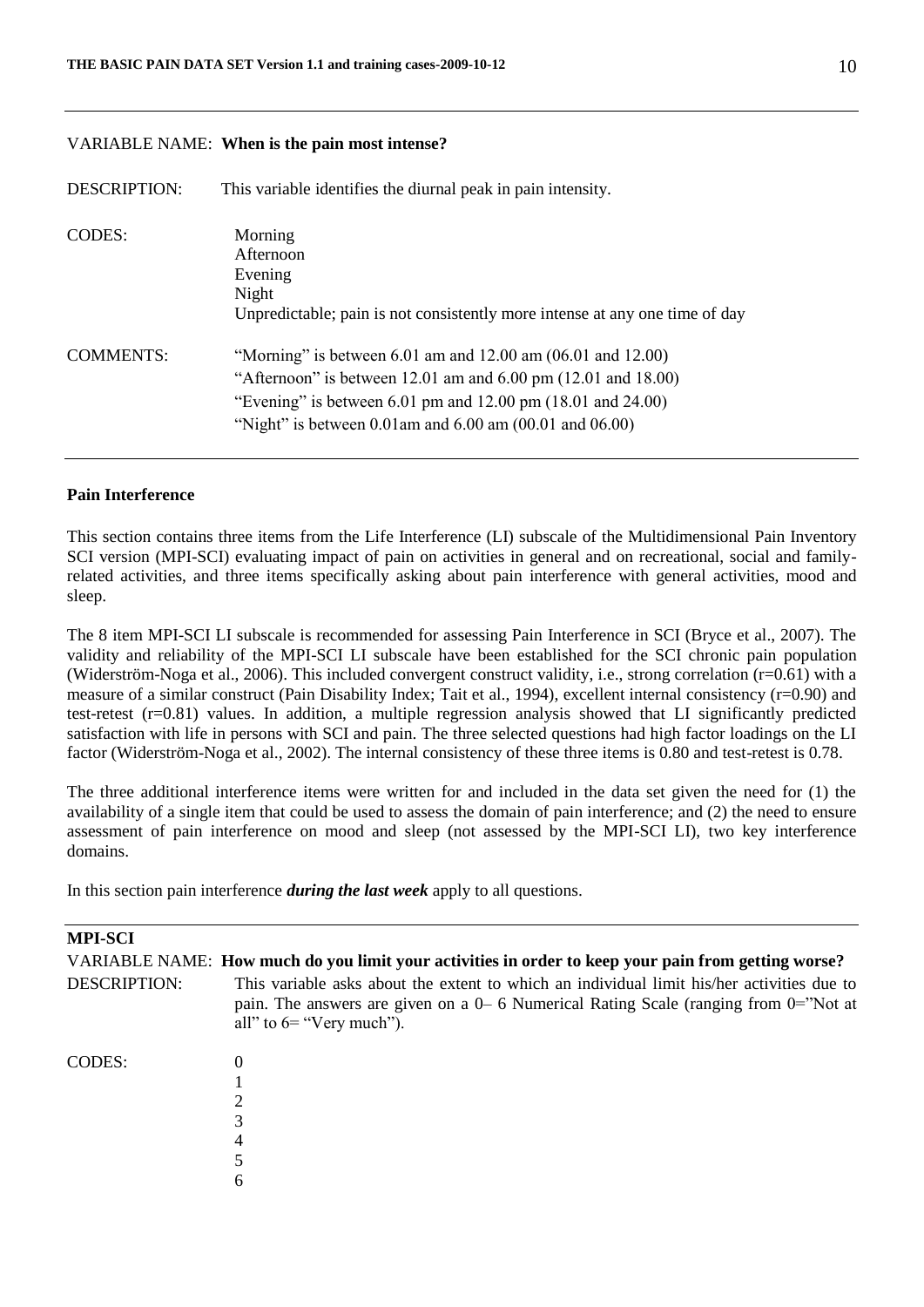| <b>COMMENTS:</b>    |                                                                                                                                                                                                                                                                     |
|---------------------|---------------------------------------------------------------------------------------------------------------------------------------------------------------------------------------------------------------------------------------------------------------------|
|                     | This item had a factor loading of 0.93 on the Life Interference factor (Widerström-Noga et<br>al., 2002).                                                                                                                                                           |
| social activities?  | VARIABLE NAME: How much has your pain changed your ability to take part in recreational and other                                                                                                                                                                   |
| <b>DESCRIPTION:</b> | This variable asks about the extent to which pain has changed an individual's ability to<br>participate in recreational and social activities. The answers are given on a $0-6$ Numerical<br>Rating Scale (ranging from $0=$ "No change" to $6=$ "Extreme change"). |
| CODES:              | 0<br>2<br>3<br>4<br>5<br>6                                                                                                                                                                                                                                          |
| <b>COMMENTS:</b>    | This item had a factor loading of 0.91 on the Life Interference factor (Widerström-Noga et<br>al., 2002).                                                                                                                                                           |

### VARIABLE NAME: **How much has your pain changed the amount of satisfaction or enjoyment you get from family-related activities?**

| <b>DESCRIPTION:</b> | This variable asks about the extent to which pain has changed an individual's level of<br>satisfaction or enjoyment from family-related activities. The answers are given on a $0-6$<br>Numerical Rating Scale (ranging from $0 =$ "No change" to $6 =$ "Extreme change"). |
|---------------------|----------------------------------------------------------------------------------------------------------------------------------------------------------------------------------------------------------------------------------------------------------------------------|
| CODES:              | $\theta$<br>4<br>6                                                                                                                                                                                                                                                         |
| <b>COMMENTS:</b>    | This item had a factor loading of 0.85 on the Life Interference factor (Widerström-Noga et<br>al., $2002$ ).                                                                                                                                                               |

# **Pain Interference specifically related to General Activity, Mood and Sleep.**

VARIABLE NAME: **In general, how much has pain interfered with your day-to-day activities in the last week?**

| <b>DESCRIPTION:</b> | A 0 – 6 Numerical Rating Scale (ranging from $0 =$ "No interference" to a maximum of $6 =$<br>"Extreme interference" of pain interference with general activity. |  |  |
|---------------------|------------------------------------------------------------------------------------------------------------------------------------------------------------------|--|--|
|                     |                                                                                                                                                                  |  |  |
| <b>CODES:</b>       | O                                                                                                                                                                |  |  |
|                     |                                                                                                                                                                  |  |  |
|                     |                                                                                                                                                                  |  |  |
|                     |                                                                                                                                                                  |  |  |
|                     |                                                                                                                                                                  |  |  |
|                     |                                                                                                                                                                  |  |  |
|                     | h                                                                                                                                                                |  |  |
|                     |                                                                                                                                                                  |  |  |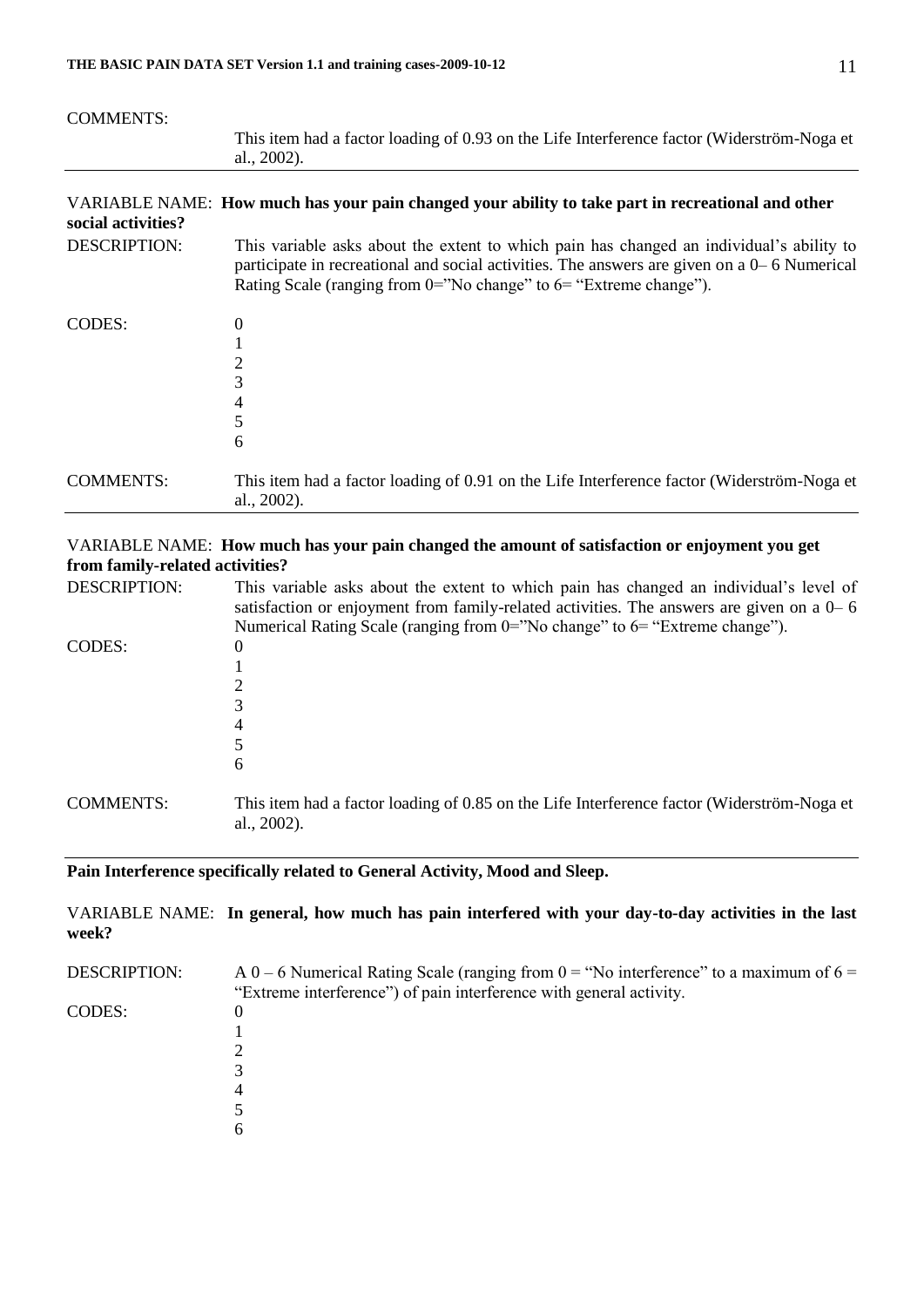COMMENTS: *This question concerns how a person's specific pain problem interfered with general activity during the last seven days including today.* Pain interference (the extent to which pain interferes with functioning and mood) is a key pain domain. An interference item that assesses general activity interference was designed specifically for this data-set in order to provide a global summary interference rating. Research will be needed to determine the psychometric properties of this newly written item.

### VARIABLE NAME: **In general, how much has pain interfered with your overall mood in the past week?**

| <b>DESCRIPTION:</b> | A 0 – 6 Numerical Rating Scale (ranging from 0 = "No interference" to a maximum of $6 =$<br>"Extreme interference") of pain interference of mood.                                                                                                                                                                                                                                                                                                                                                                        |
|---------------------|--------------------------------------------------------------------------------------------------------------------------------------------------------------------------------------------------------------------------------------------------------------------------------------------------------------------------------------------------------------------------------------------------------------------------------------------------------------------------------------------------------------------------|
| CODES:              | 0                                                                                                                                                                                                                                                                                                                                                                                                                                                                                                                        |
|                     |                                                                                                                                                                                                                                                                                                                                                                                                                                                                                                                          |
|                     | 2                                                                                                                                                                                                                                                                                                                                                                                                                                                                                                                        |
|                     | 3                                                                                                                                                                                                                                                                                                                                                                                                                                                                                                                        |
|                     | 4                                                                                                                                                                                                                                                                                                                                                                                                                                                                                                                        |
|                     | 5                                                                                                                                                                                                                                                                                                                                                                                                                                                                                                                        |
|                     | 6                                                                                                                                                                                                                                                                                                                                                                                                                                                                                                                        |
| <b>COMMENTS:</b>    | This question concerns how a person's specific pain problem interfered with mood during<br><i>the last seven days including today.</i> An interference item that assesses mood interference<br>was developed for this data set because pain is known to have a significant negative impact<br>on mood for many patients, and pain's effect on mood is somewhat distinct from its effect<br>on other functioning domains. Research will be needed to determine the psychometric<br>properties of this newly written item. |

# VARIABLE NAME: **In general, how much has pain interfered with your ability to get a good night's sleep?**

DESCRIPTION: A  $0 - 6$  Numerical Rating Scale (ranging from  $0 =$  "No interference" to a maximum of  $6 =$ "Extreme interference") of pain interference of mood.

CODES: 0

COMMENTS: *This question concerns how a person's specific pain problem interfered with his/her ability to get a good night's sleep during the last seven days including today.* An interference item that assesses sleep interference was developed for this data set because pain is known to have a significant negative impact on sleep for many patients, and pain's effect on sleep is somewhat distinct from its effect on other functioning domains. Research will be needed to determine the psychometric properties of this newly written item.

### VARIABLE NAME: **Are you using or receiving any treatment for your pain problem?**

DESCRIPTION: This variable documents any treatment the patient is using or receiving for any pain.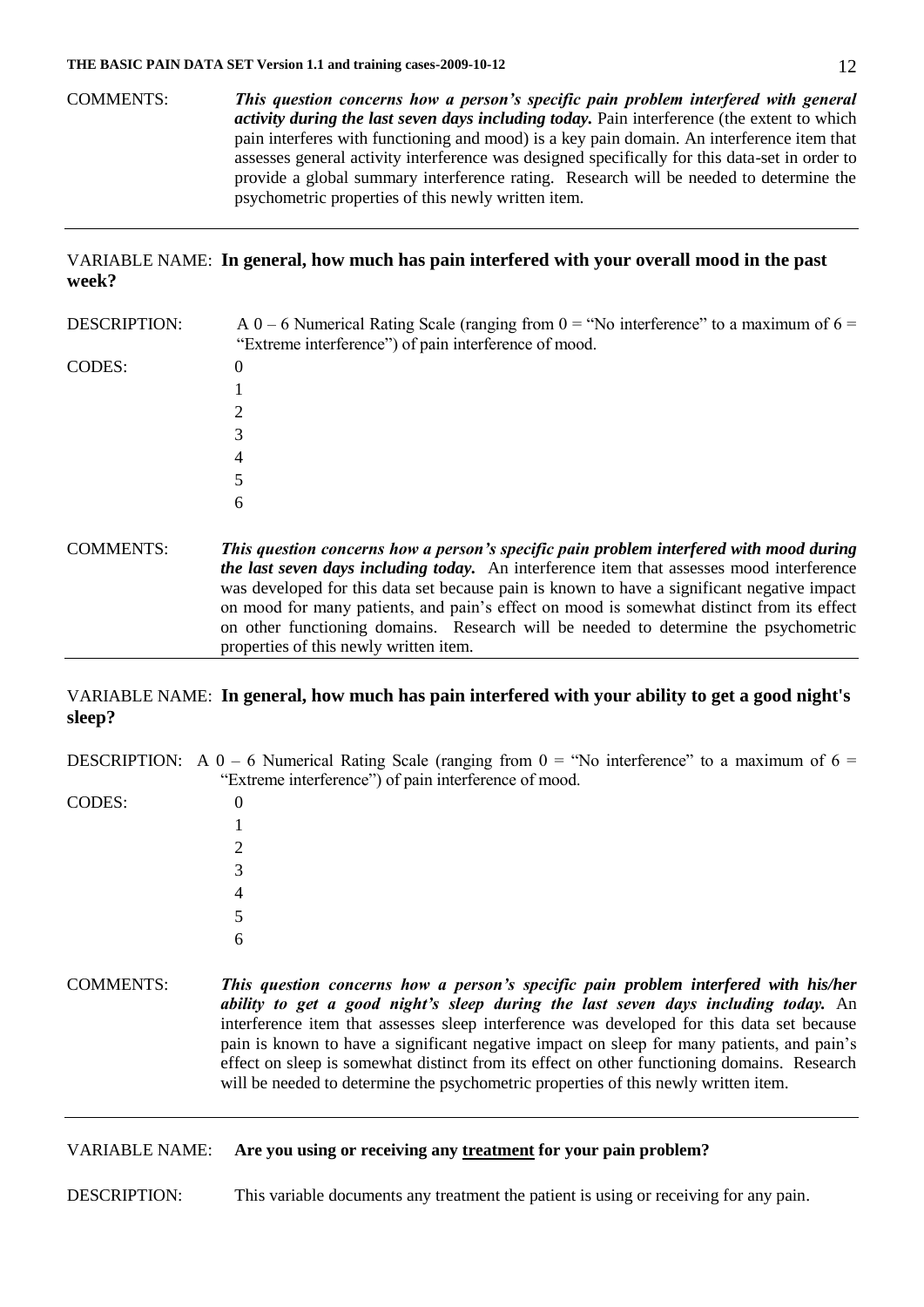| <b>CODES:</b>    | No<br>Yes                                                                                                                                                                                                                                                                                                                                                                           |
|------------------|-------------------------------------------------------------------------------------------------------------------------------------------------------------------------------------------------------------------------------------------------------------------------------------------------------------------------------------------------------------------------------------|
| <b>COMMENTS:</b> | By "treatment" is meant any prescribed or non-prescribed medical, surgical,<br>psychological, or physical treatment that the patient is using or receiving for pain that has<br>been present the last seven days to alleviate his/her pain/pains. This variable may include<br>chronic and intermittent drug treatment, physical therapy, relaxation training, nerve blocks<br>etc. |
|                  |                                                                                                                                                                                                                                                                                                                                                                                     |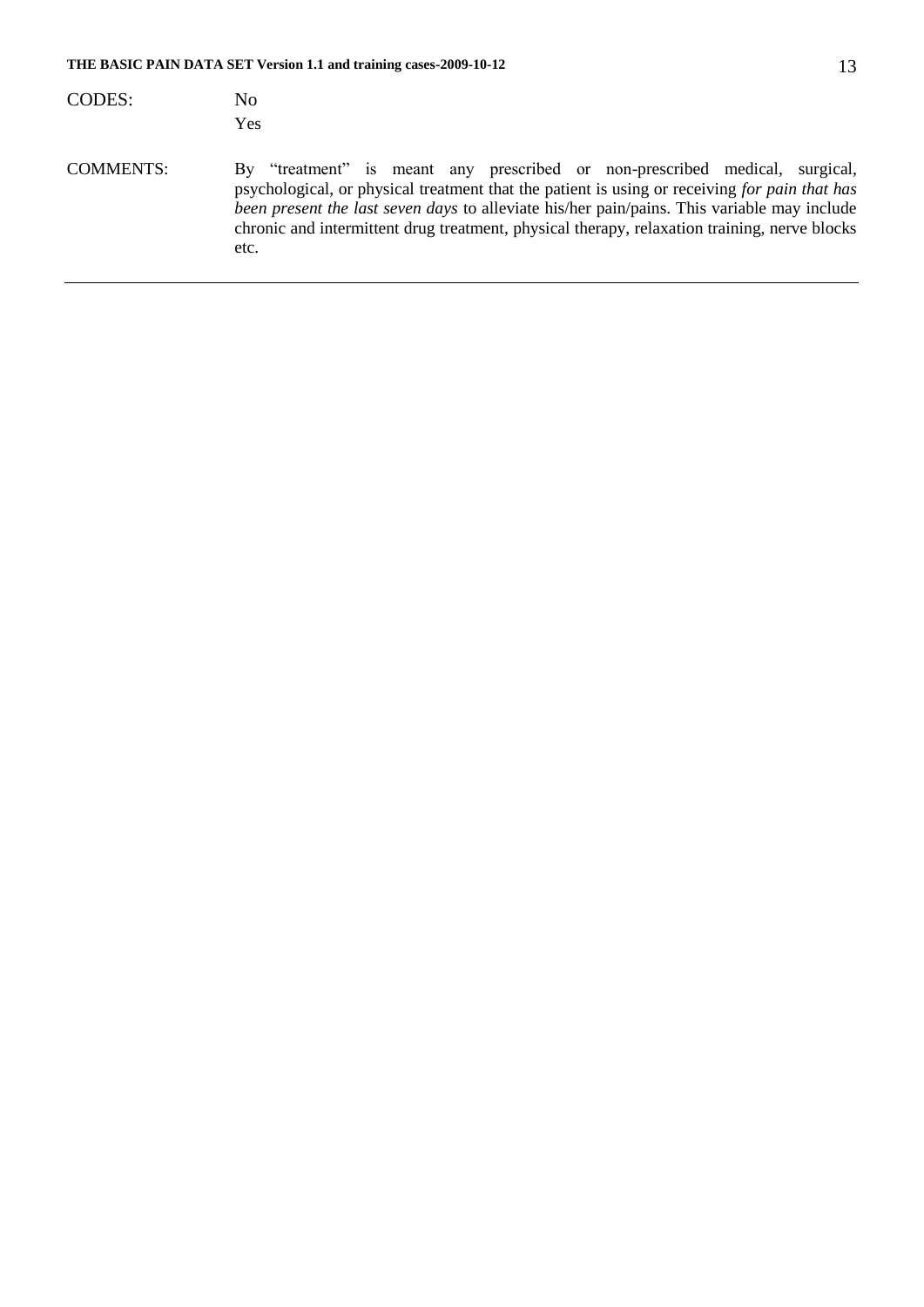# **INTERNATIONAL SPINAL CORD INJURY DATA SETS**

### **PAIN BASIC DATA SET – FORM – Version 1.1**

# **Date of data collection:** YYYY/MM/DD

**Have you had any pain during the last seven days including today:**  $\Box$  No  $\Box$  Yes

**If yes, how many different pain problems did you have?**   $\Box$  1;  $\Box$  2;  $\Box$  3;  $\Box$  4;  $\Box \geq 5$ 

**Please describe your three worst pain problems:**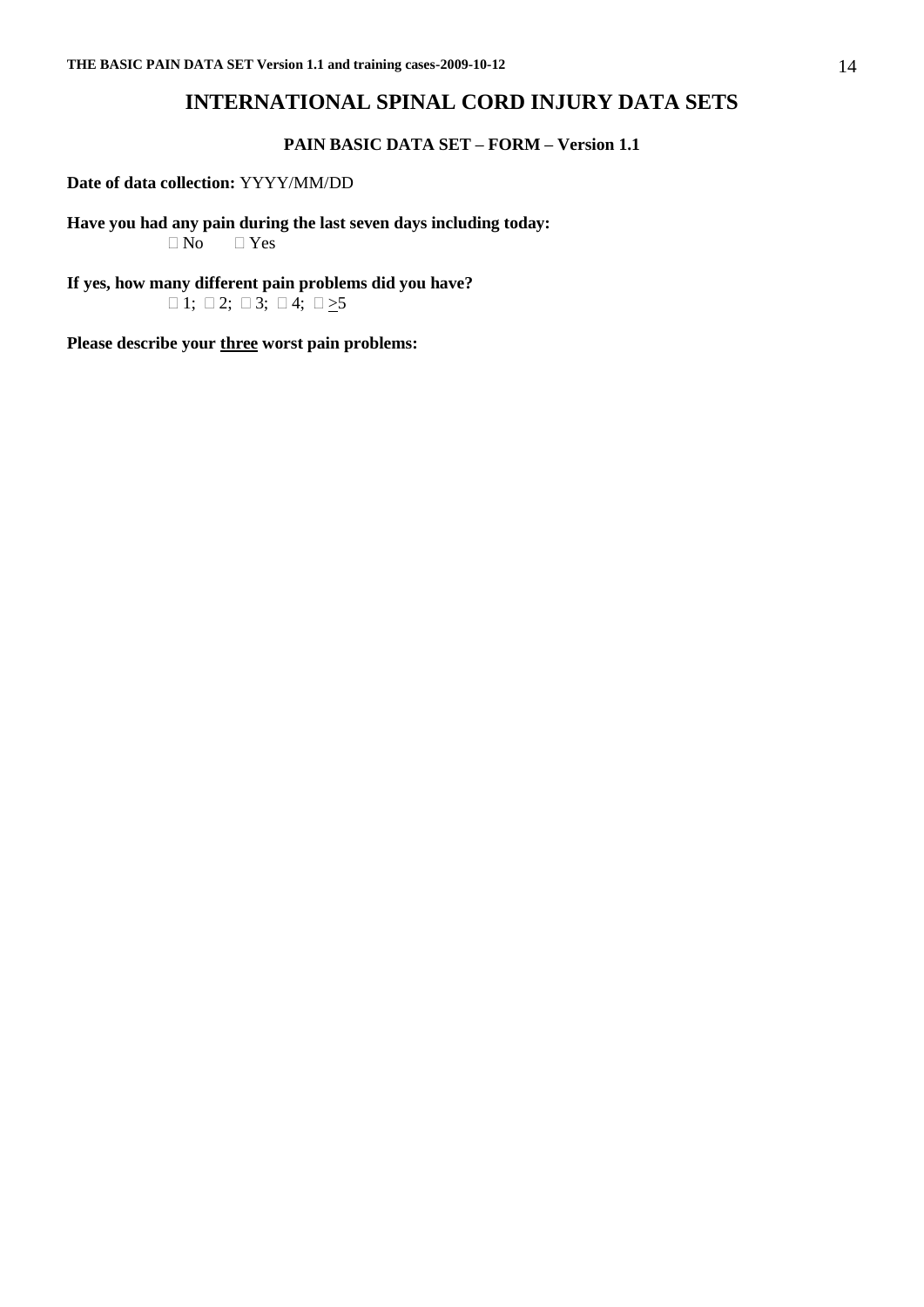# **Worst pain problem:**

| <b>Pain locations/sites</b> (can be more $\mathbf{R} \mathbf{M} \mathbf{L}$                                                                                                             |                                                                                   |  |  | Type of pain (check    | Intensity and temporal pattern of pain                                                                |  |  |
|-----------------------------------------------------------------------------------------------------------------------------------------------------------------------------------------|-----------------------------------------------------------------------------------|--|--|------------------------|-------------------------------------------------------------------------------------------------------|--|--|
| than one, so check all that apply):                                                                                                                                                     |                                                                                   |  |  | all that apply)        |                                                                                                       |  |  |
| right $(R)$ , midline $(M)$ , or left $(L)$                                                                                                                                             |                                                                                   |  |  |                        |                                                                                                       |  |  |
| <b>Head</b>                                                                                                                                                                             |                                                                                   |  |  |                        | Average pain intensity in the last week:                                                              |  |  |
|                                                                                                                                                                                         |                                                                                   |  |  | Nociceptive            | $0 =$ no pain; $10 =$ pain as bad as you can                                                          |  |  |
| <b>Neck/shoulders</b>                                                                                                                                                                   |                                                                                   |  |  | $\Box$ Musculoskeletal | imagine                                                                                               |  |  |
| throat                                                                                                                                                                                  |                                                                                   |  |  | □ Visceral             | $\Box$ 0; $\Box$ 1; $\Box$ 2; $\Box$ 3; $\Box$ 4; $\Box$ 5;                                           |  |  |
| neck                                                                                                                                                                                    |                                                                                   |  |  | $\Box$ Other           | $\Box$ 6; $\Box$ 7; $\Box$ 8; $\Box$ 9; $\Box$ 10                                                     |  |  |
| shoulder                                                                                                                                                                                |                                                                                   |  |  |                        |                                                                                                       |  |  |
| <b>Arms/hands</b>                                                                                                                                                                       |                                                                                   |  |  | Neuropathic            | Date of onset: YYYY/MM/DD                                                                             |  |  |
| upper arm                                                                                                                                                                               |                                                                                   |  |  | □ At-level             |                                                                                                       |  |  |
| elbow                                                                                                                                                                                   |                                                                                   |  |  | □ Below-level          | Number of days with pain in the last seven                                                            |  |  |
| forearm                                                                                                                                                                                 |                                                                                   |  |  | $\Box$ Other           | days including today:                                                                                 |  |  |
| wrist                                                                                                                                                                                   |                                                                                   |  |  |                        | $\Box$ none; $\Box$ 1; $\Box$ 2; $\Box$ 3; $\Box$ 4; $\Box$ 5; $\Box$ 6; $\Box$ 7;                    |  |  |
| hand/fingers                                                                                                                                                                            |                                                                                   |  |  | □ Unknown              | $\Box$ unknown                                                                                        |  |  |
|                                                                                                                                                                                         |                                                                                   |  |  |                        |                                                                                                       |  |  |
| <b>Frontal torso/genitals</b>                                                                                                                                                           |                                                                                   |  |  |                        |                                                                                                       |  |  |
| chest                                                                                                                                                                                   |                                                                                   |  |  |                        | How long does your pain usually last:                                                                 |  |  |
| abdomen                                                                                                                                                                                 |                                                                                   |  |  |                        | $\Box \leq 1$ min;                                                                                    |  |  |
| pelvis/genitalia                                                                                                                                                                        |                                                                                   |  |  |                        | $\Box$ > 1 min but < 1 hr;                                                                            |  |  |
| <b>Back</b>                                                                                                                                                                             |                                                                                   |  |  |                        | $\Box \ge 1$ hr but < 24 hrs;                                                                         |  |  |
| upper back                                                                                                                                                                              |                                                                                   |  |  |                        | $\Box \geq 24$ hrs;                                                                                   |  |  |
| lower back                                                                                                                                                                              |                                                                                   |  |  |                        | $\Box$ constant or continuous;                                                                        |  |  |
|                                                                                                                                                                                         |                                                                                   |  |  |                        | $\Box$ unknown                                                                                        |  |  |
| <b>Buttocks/hips</b>                                                                                                                                                                    |                                                                                   |  |  |                        |                                                                                                       |  |  |
| buttocks                                                                                                                                                                                |                                                                                   |  |  |                        | When during the day is the pain most                                                                  |  |  |
| hip                                                                                                                                                                                     |                                                                                   |  |  |                        | intense:                                                                                              |  |  |
| anus                                                                                                                                                                                    |                                                                                   |  |  |                        | $\Box$ morning (06.01-12.00);                                                                         |  |  |
| <b>Upper legs/thighs</b>                                                                                                                                                                |                                                                                   |  |  |                        | $\Box$ afternoon (12.01-18.00);                                                                       |  |  |
| <b>Lower legs/feet</b>                                                                                                                                                                  |                                                                                   |  |  |                        | $\Box$ evening (18.01-24.00);                                                                         |  |  |
| knee                                                                                                                                                                                    |                                                                                   |  |  |                        | $\Box$ night (00.01-06.00)                                                                            |  |  |
| shin                                                                                                                                                                                    |                                                                                   |  |  |                        | $\Box$ unpredictable; pain is not consistently                                                        |  |  |
| calf                                                                                                                                                                                    |                                                                                   |  |  |                        | more intense at any one time of day                                                                   |  |  |
| ankle                                                                                                                                                                                   |                                                                                   |  |  |                        |                                                                                                       |  |  |
| foot/toes                                                                                                                                                                               |                                                                                   |  |  |                        |                                                                                                       |  |  |
|                                                                                                                                                                                         |                                                                                   |  |  |                        |                                                                                                       |  |  |
| Please note that the time period during the last week apply to all pain interference questions.<br>How much do you limit your activities in order to keep your pain from getting worse? |                                                                                   |  |  |                        |                                                                                                       |  |  |
|                                                                                                                                                                                         |                                                                                   |  |  |                        |                                                                                                       |  |  |
| Not at all $\Box$ 0 - $\Box$ 1 - $\Box$ 2 - $\Box$ 3 - $\Box$ 4 - $\Box$ 5 - $\Box$ 6 Very much                                                                                         |                                                                                   |  |  |                        |                                                                                                       |  |  |
|                                                                                                                                                                                         |                                                                                   |  |  |                        | How much has your pain changed your ability to take part in recreational and other social activities? |  |  |
| No change $\Box$ 0 - $\Box$ 1 - $\Box$ 2 - $\Box$ 3 - $\Box$ 4 - $\Box$ 5 - $\Box$ 6 Extreme change                                                                                     |                                                                                   |  |  |                        |                                                                                                       |  |  |
|                                                                                                                                                                                         |                                                                                   |  |  |                        | How much has your pain changed the amount of satisfaction or enjoyment you get from family-related    |  |  |
| activities?                                                                                                                                                                             |                                                                                   |  |  |                        |                                                                                                       |  |  |
| No change $\Box 0 - \Box 1 - \Box 2 - \Box 3 - \Box 4 - \Box 5 - \Box 6$ Extreme change                                                                                                 |                                                                                   |  |  |                        |                                                                                                       |  |  |
| In general, how much has pain interfered with your day-to-day activities in the last week?                                                                                              |                                                                                   |  |  |                        |                                                                                                       |  |  |
| No interference $\Box 0 - \Box 1 - \Box 2 - \Box 3 - \Box 4 - \Box 5 - \Box 6$ Extreme interference                                                                                     |                                                                                   |  |  |                        |                                                                                                       |  |  |
|                                                                                                                                                                                         | In general, how much has pain interfered with your overall mood in the past week? |  |  |                        |                                                                                                       |  |  |
| No interference $\Box 0 - \Box 1 - \Box 2 - \Box 3 - \Box 4 - \Box 5 - \Box 6$ Extreme interference                                                                                     |                                                                                   |  |  |                        |                                                                                                       |  |  |
| In general, how much has pain interfered with your ability to get a good night's sleep?                                                                                                 |                                                                                   |  |  |                        |                                                                                                       |  |  |
| No interference $\Box 0 - \Box 1 - \Box 2 - \Box 3 - \Box 4 - \Box 5 - \Box 6$ Extreme interference                                                                                     |                                                                                   |  |  |                        |                                                                                                       |  |  |
|                                                                                                                                                                                         |                                                                                   |  |  |                        |                                                                                                       |  |  |
| Are you using or receiving any Treatment for your pain problem:                                                                                                                         |                                                                                   |  |  |                        | $\Box$ No<br>$\Box$ Yes                                                                               |  |  |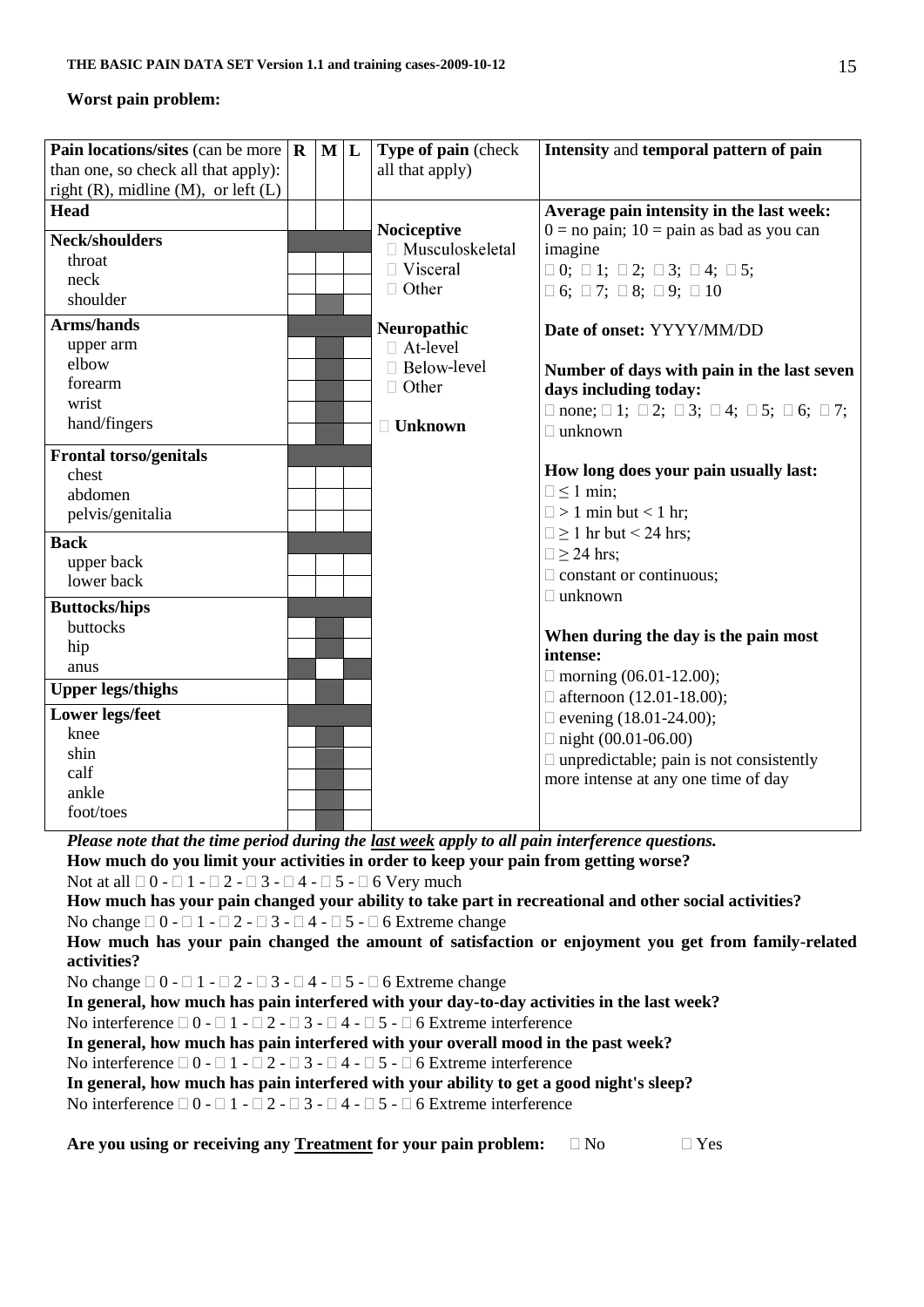# **Second worst pain problem:**

| Pain locations/sites (can be more $\mathbf R$                                                       |                                                                                                     | M L |  |                   | Type of pain (check   Intensity and temporal pattern of pain                                          |  |  |
|-----------------------------------------------------------------------------------------------------|-----------------------------------------------------------------------------------------------------|-----|--|-------------------|-------------------------------------------------------------------------------------------------------|--|--|
| than one, so check all that apply):                                                                 |                                                                                                     |     |  | all that apply)   |                                                                                                       |  |  |
| right $(R)$ , midline $(M)$ , or left $(L)$                                                         |                                                                                                     |     |  |                   |                                                                                                       |  |  |
| <b>Head</b>                                                                                         |                                                                                                     |     |  |                   | Average pain intensity in the last week:                                                              |  |  |
|                                                                                                     |                                                                                                     |     |  | Nociceptive       | $0 =$ no pain; $10 =$ pain as bad as you can                                                          |  |  |
| <b>Neck/shoulders</b>                                                                               |                                                                                                     |     |  | □ Musculoskeletal | imagine                                                                                               |  |  |
| throat                                                                                              |                                                                                                     |     |  | $\Box$ Visceral   | $\Box$ 0; $\Box$ 1; $\Box$ 2; $\Box$ 3; $\Box$ 4; $\Box$ 5;                                           |  |  |
| neck                                                                                                |                                                                                                     |     |  | $\Box$ Other      | $\Box$ 6; $\Box$ 7; $\Box$ 8; $\Box$ 9; $\Box$ 10                                                     |  |  |
| shoulder                                                                                            |                                                                                                     |     |  |                   |                                                                                                       |  |  |
| Arms/hands                                                                                          |                                                                                                     |     |  | Neuropathic       | Date of onset: YYYY/MM/DD                                                                             |  |  |
| arm                                                                                                 |                                                                                                     |     |  | □ At-level        |                                                                                                       |  |  |
| elbow                                                                                               |                                                                                                     |     |  | □ Below-level     | Number of days with pain in the last seven                                                            |  |  |
| forearm                                                                                             |                                                                                                     |     |  | $\Box$ Other      | days including today:                                                                                 |  |  |
| wrist                                                                                               |                                                                                                     |     |  |                   | $\Box$ none; $\Box$ 1; $\Box$ 2; $\Box$ 3; $\Box$ 4; $\Box$ 5; $\Box$ 6; $\Box$ 7;                    |  |  |
| hand/fingers                                                                                        |                                                                                                     |     |  | $\Box$ Unknown    | $\Box$ unknown                                                                                        |  |  |
| <b>Frontal torso/genitals</b>                                                                       |                                                                                                     |     |  |                   |                                                                                                       |  |  |
| chest                                                                                               |                                                                                                     |     |  |                   | How long does your pain usually last:                                                                 |  |  |
| abdomen                                                                                             |                                                                                                     |     |  |                   | $\Box \leq 1$ min;                                                                                    |  |  |
| pelvis/genitalia                                                                                    |                                                                                                     |     |  |                   | $\Box$ > 1 min but < 1 hr;                                                                            |  |  |
|                                                                                                     |                                                                                                     |     |  |                   | $\Box \ge 1$ hr but < 24 hrs;                                                                         |  |  |
| <b>Back</b>                                                                                         |                                                                                                     |     |  |                   | $\Box \geq 24$ hrs;                                                                                   |  |  |
| upper back                                                                                          |                                                                                                     |     |  |                   | $\Box$ constant or continuous;                                                                        |  |  |
| lower back                                                                                          |                                                                                                     |     |  |                   | $\Box$ unknown                                                                                        |  |  |
| <b>Buttocks/hips</b>                                                                                |                                                                                                     |     |  |                   |                                                                                                       |  |  |
| buttocks                                                                                            |                                                                                                     |     |  |                   | When during the day is the pain most                                                                  |  |  |
| hip                                                                                                 |                                                                                                     |     |  |                   | intense:                                                                                              |  |  |
| anus                                                                                                |                                                                                                     |     |  |                   |                                                                                                       |  |  |
| <b>Upper legs/thighs</b>                                                                            |                                                                                                     |     |  |                   | $\Box$ morning (06.01-12.00);                                                                         |  |  |
| <b>Lower legs/feet</b>                                                                              |                                                                                                     |     |  |                   | $\Box$ afternoon (12.01-18.00);                                                                       |  |  |
| knee                                                                                                |                                                                                                     |     |  |                   | $\Box$ evening (18.01-24.00);                                                                         |  |  |
| shin                                                                                                |                                                                                                     |     |  |                   | $\Box$ night (00.01-06.00)                                                                            |  |  |
| calf                                                                                                |                                                                                                     |     |  |                   | $\Box$ unpredictable; pain is not consistently more                                                   |  |  |
| ankle                                                                                               |                                                                                                     |     |  |                   | intense at any one time of day                                                                        |  |  |
| foot/toes                                                                                           |                                                                                                     |     |  |                   |                                                                                                       |  |  |
|                                                                                                     |                                                                                                     |     |  |                   |                                                                                                       |  |  |
| Please note that the time period during the last week apply to all pain interference questions.     |                                                                                                     |     |  |                   |                                                                                                       |  |  |
| How much do you limit your activities in order to keep your pain from getting worse?                |                                                                                                     |     |  |                   |                                                                                                       |  |  |
| Not at all $\Box$ 0 - $\Box$ 1 - $\Box$ 2 - $\Box$ 3 - $\Box$ 4 - $\Box$ 5 - $\Box$ 6 Very much     |                                                                                                     |     |  |                   |                                                                                                       |  |  |
|                                                                                                     |                                                                                                     |     |  |                   | How much has your pain changed your ability to take part in recreational and other social activities? |  |  |
| No change $\Box$ 0 - $\Box$ 1 - $\Box$ 2 - $\Box$ 3 - $\Box$ 4 - $\Box$ 5 - $\Box$ 6 Extreme change |                                                                                                     |     |  |                   |                                                                                                       |  |  |
|                                                                                                     |                                                                                                     |     |  |                   | How much has your pain changed the amount of satisfaction or enjoyment you get from family-related    |  |  |
| activities?                                                                                         |                                                                                                     |     |  |                   |                                                                                                       |  |  |
| No change $\Box 0 - \Box 1 - \Box 2 - \Box 3 - \Box 4 - \Box 5 - \Box 6$ Extreme change             |                                                                                                     |     |  |                   |                                                                                                       |  |  |
| In general, how much has pain interfered with your day-to-day activities in the last week?          |                                                                                                     |     |  |                   |                                                                                                       |  |  |
|                                                                                                     | No interference $\Box 0 - \Box 1 - \Box 2 - \Box 3 - \Box 4 - \Box 5 - \Box 6$ Extreme interference |     |  |                   |                                                                                                       |  |  |
| In general, how much has pain interfered with your overall mood in the past week?                   |                                                                                                     |     |  |                   |                                                                                                       |  |  |
| No interference $\Box 0 - \Box 1 - \Box 2 - \Box 3 - \Box 4 - \Box 5 - \Box 6$ Extreme interference |                                                                                                     |     |  |                   |                                                                                                       |  |  |
| In general, how much has pain interfered with your ability to get a good night's sleep?             |                                                                                                     |     |  |                   |                                                                                                       |  |  |
| No interference $\Box 0 - \Box 1 - \Box 2 - \Box 3 - \Box 4 - \Box 5 - \Box 6$ Extreme interference |                                                                                                     |     |  |                   |                                                                                                       |  |  |
|                                                                                                     |                                                                                                     |     |  |                   |                                                                                                       |  |  |
| Are you using or receiving any Treatment for your pain problem:                                     |                                                                                                     |     |  |                   | $\Box$ Yes<br>$\Box$ No                                                                               |  |  |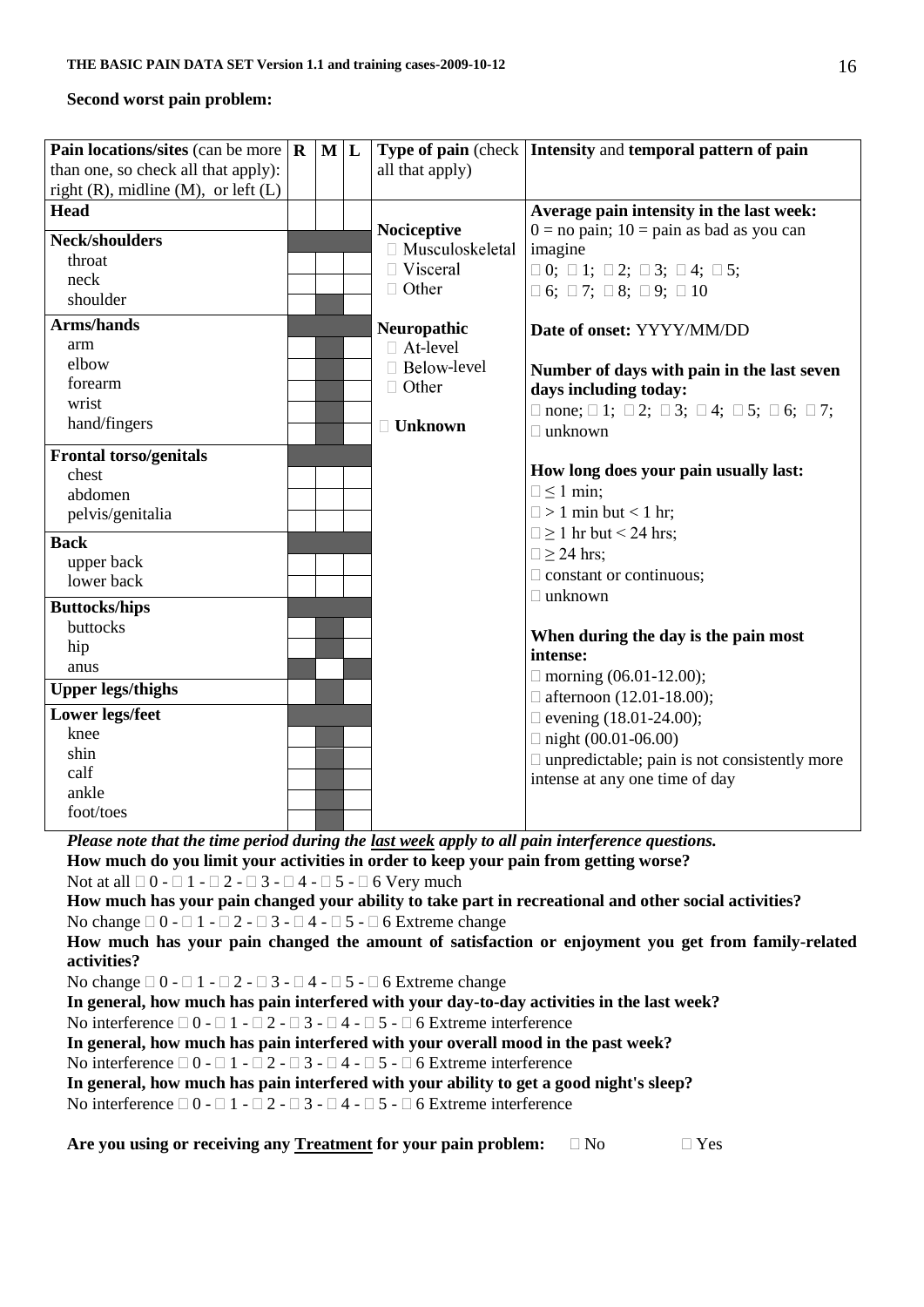### **Third worst pain problem:**

| Pain locations /sites (can be                                                                   | $\mathbf R$ | ML |                                  | Type of pain (check   Intensity and temporal pattern of pain                              |
|-------------------------------------------------------------------------------------------------|-------------|----|----------------------------------|-------------------------------------------------------------------------------------------|
| more than one, so check all that                                                                |             |    | all that apply)                  |                                                                                           |
| apply): right $(R)$ , midline $(M)$ ,                                                           |             |    |                                  |                                                                                           |
| or left $(L)$                                                                                   |             |    |                                  |                                                                                           |
| <b>Head</b>                                                                                     |             |    |                                  |                                                                                           |
| <b>Neck/shoulders</b>                                                                           |             |    | Nociceptive<br>□ Musculoskeletal | Average pain intensity in the last week:<br>$0 = no$ pain; $10 = p$ ain as bad as you can |
| throat                                                                                          |             |    | $\Box$ Visceral                  | imagine                                                                                   |
| neck                                                                                            |             |    | $\Box$ Other                     | $\Box$ 0; $\Box$ 1; $\Box$ 2; $\Box$ 3; $\Box$ 4; $\Box$ 5;                               |
| shoulder                                                                                        |             |    |                                  | $\Box$ 6; $\Box$ 7; $\Box$ 8; $\Box$ 9; $\Box$ 10                                         |
| <b>Arms/hands</b>                                                                               |             |    | Neuropathic                      |                                                                                           |
| upper arm                                                                                       |             |    | □ At-level                       | Date of onset: YYYY/MM/DD                                                                 |
| elbow                                                                                           |             |    | □ Below-level                    |                                                                                           |
| forearm                                                                                         |             |    | $\Box$ Other                     | Number of days with pain in the last seven                                                |
| wrist                                                                                           |             |    |                                  | days including today:                                                                     |
| hand/fingers                                                                                    |             |    | $\Box$ Unknown                   | $\Box$ none; $\Box$ 1; $\Box$ 2; $\Box$ 3; $\Box$ 4; $\Box$ 5; $\Box$ 6; $\Box$ 7;        |
| <b>Frontal torso/genitals</b>                                                                   |             |    |                                  | $\Box$ unknown                                                                            |
| chest                                                                                           |             |    |                                  |                                                                                           |
| abdomen                                                                                         |             |    |                                  | How long does your pain usually last:                                                     |
| pelvis/genitalia                                                                                |             |    |                                  | $\Box \leq 1$ min;                                                                        |
|                                                                                                 |             |    |                                  | $\Box$ > 1 min but < 1 hr;                                                                |
| <b>Back</b>                                                                                     |             |    |                                  | $\Box \ge 1$ hr but < 24 hrs;                                                             |
| upper back                                                                                      |             |    |                                  | $\Box \geq 24$ hrs;                                                                       |
| lower back                                                                                      |             |    |                                  | $\Box$ constant or continuous;                                                            |
| <b>Buttocks/hips</b>                                                                            |             |    |                                  | $\Box$ unknown                                                                            |
| buttocks                                                                                        |             |    |                                  |                                                                                           |
| hip                                                                                             |             |    |                                  | When during the day is the pain most                                                      |
| anus                                                                                            |             |    |                                  | intense:                                                                                  |
| <b>Upper leg/thigh</b>                                                                          |             |    |                                  | $\Box$ morning (06.01-12.00);                                                             |
| <b>Lower legs/feet</b>                                                                          |             |    |                                  | $\Box$ afternoon (12.01-18.00);                                                           |
| knee                                                                                            |             |    |                                  | $\Box$ evening (18.01-24.00);                                                             |
| shin                                                                                            |             |    |                                  | $\Box$ night (00.01-06.00)                                                                |
| calf                                                                                            |             |    |                                  | $\Box$ unpredictable; pain is not consistently more                                       |
| ankle                                                                                           |             |    |                                  | intense at any one time of day                                                            |
| foot/toes                                                                                       |             |    |                                  |                                                                                           |
| Please note that the time period during the last week apply to all pain interference questions. |             |    |                                  |                                                                                           |

**How much do you limit your activities in order to keep your pain from getting worse?**

Not at all  $\Box$  0 -  $\Box$  1 -  $\Box$  2 -  $\Box$  3 -  $\Box$  4 -  $\Box$  5 -  $\Box$  6 Very much

**How much has your pain changed your ability to take part in recreational and other social activities?** No change  $\Box 0 - \Box 1 - \Box 2 - \Box 3 - \Box 4 - \Box 5 - \Box 6$  Extreme change

**How much has your pain changed the amount of satisfaction or enjoyment you get from family-related activities?**

No change  $\Box 0 - \Box 1 - \Box 2 - \Box 3 - \Box 4 - \Box 5 - \Box 6$  Extreme change

**In general, how much has pain interfered with your day-to-day activities in the last week?**

No interference  $\Box 0 - \Box 1 - \Box 2 - \Box 3 - \Box 4 - \Box 5 - \Box 6$  Extreme interference

**In general, how much has pain interfered with your overall mood in the past week?**

No interference  $\Box 0 - \Box 1 - \Box 2 - \Box 3 - \Box 4 - \Box 5 - \Box 6$  Extreme interference

**In general, how much has pain interfered with your ability to get a good night's sleep?**

No interference  $\Box 0 - \Box 1 - \Box 2 - \Box 3 - \Box 4 - \Box 5 - \Box 6$  Extreme interference

Are you using or receiving any Treatment for your pain problem:  $\Box$  No  $\Box$  Yes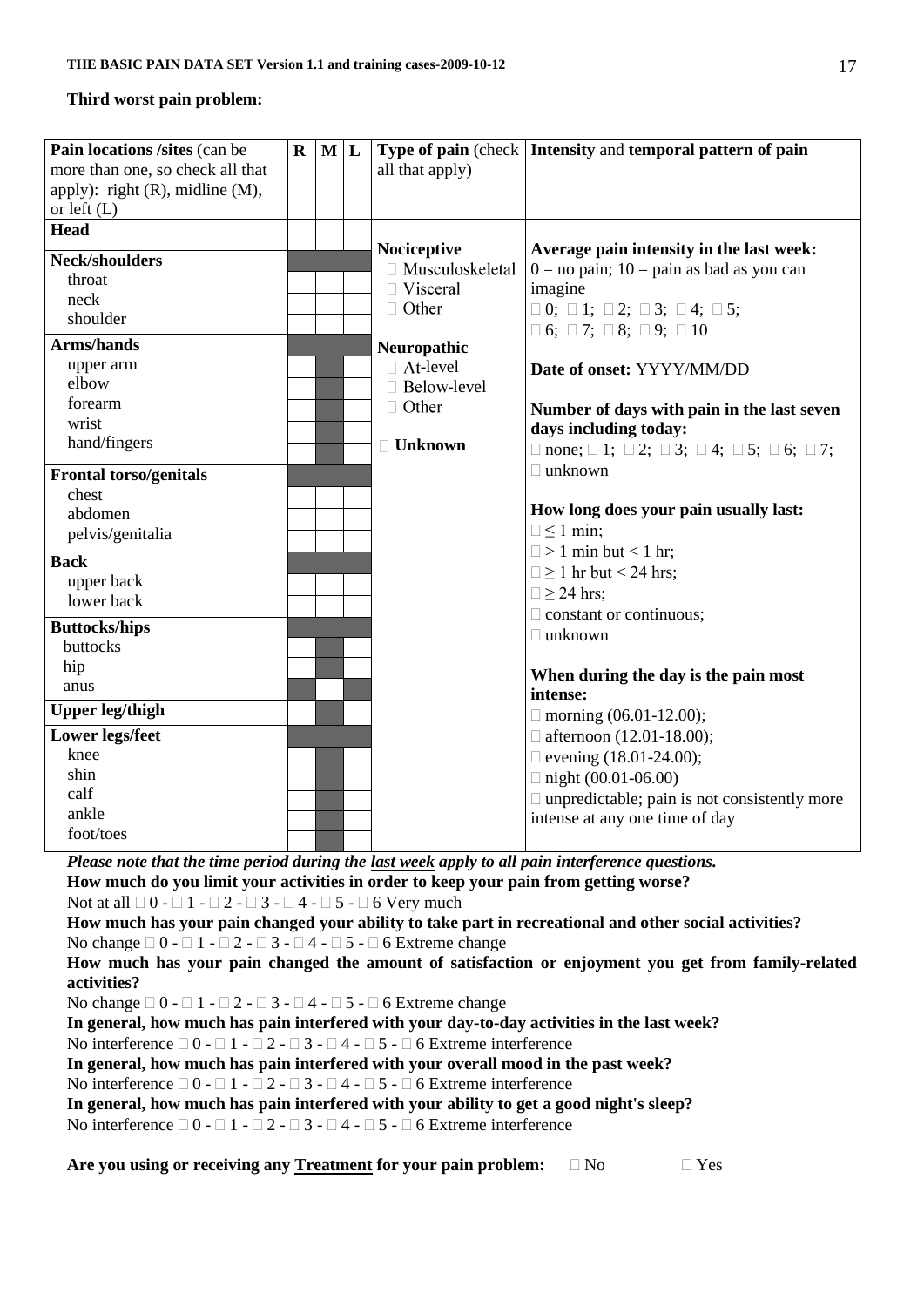# **INTERNATIONAL SPINAL CORD INJURY DATA SETS PAIN BASIC DATA SET – TRAINING CASES – Version 1.1**

### **Training case 1**

#### Date: May 26, 2008

This is a 34 year old man with a C6 AIS B cervical injury after a diving accident in 2000. He experiences two different pains, one in the legs and the other in the center of the abdomen. The pain in his abdomen started shortly about 6 years after his SCI and is the most problematic problem of the two. He describes this pain as "cramping" and "shooting" with an average intensity of 7/10. The pain occurs daily, but is intermittent, with periods of pain "flares" followed by periods of being free from the abdominal pain. Although the hour-long pain flares are usually worse in the afternoon compared to the morning, evening, or nighttime, they seem to be related to constipation. He has tried opioids and antidepressants but does not recall the names or doses, and they did not help. He has not tried anticonvulsants. Currently, he takes no medication for this pain.

The second pain located in his legs from his thighs down to his toes is perceived as "sharp," "aching," and "squeezing." This pain began 1 to 3 months after injury. The intensity of this pain is 1/10 on average, but may increase to 10/10 for brief periods (up to 5 minutes at a time). This pain is present only in relation to severe spasms, but occurs up to 10 times a day. There is no consistent temporal pattern to this pain; it tends to occur throughout the day with no time period being better or worse. He is taking baclofen for this pain and reports that this medication is very helpful.

*Note: Information regarding pain interference has been omitted in the training case. In an assessment situation these questions and the endpoints are read verbatim to the patient and he or she answers the question by choosing the appropriate number. Please also note that this training case is not a real case. Furthermore, the treatments used in these cases do not reflect recommendations by the Pain dataset committee but are merely examples of common treatments used to relieve pain in this population.*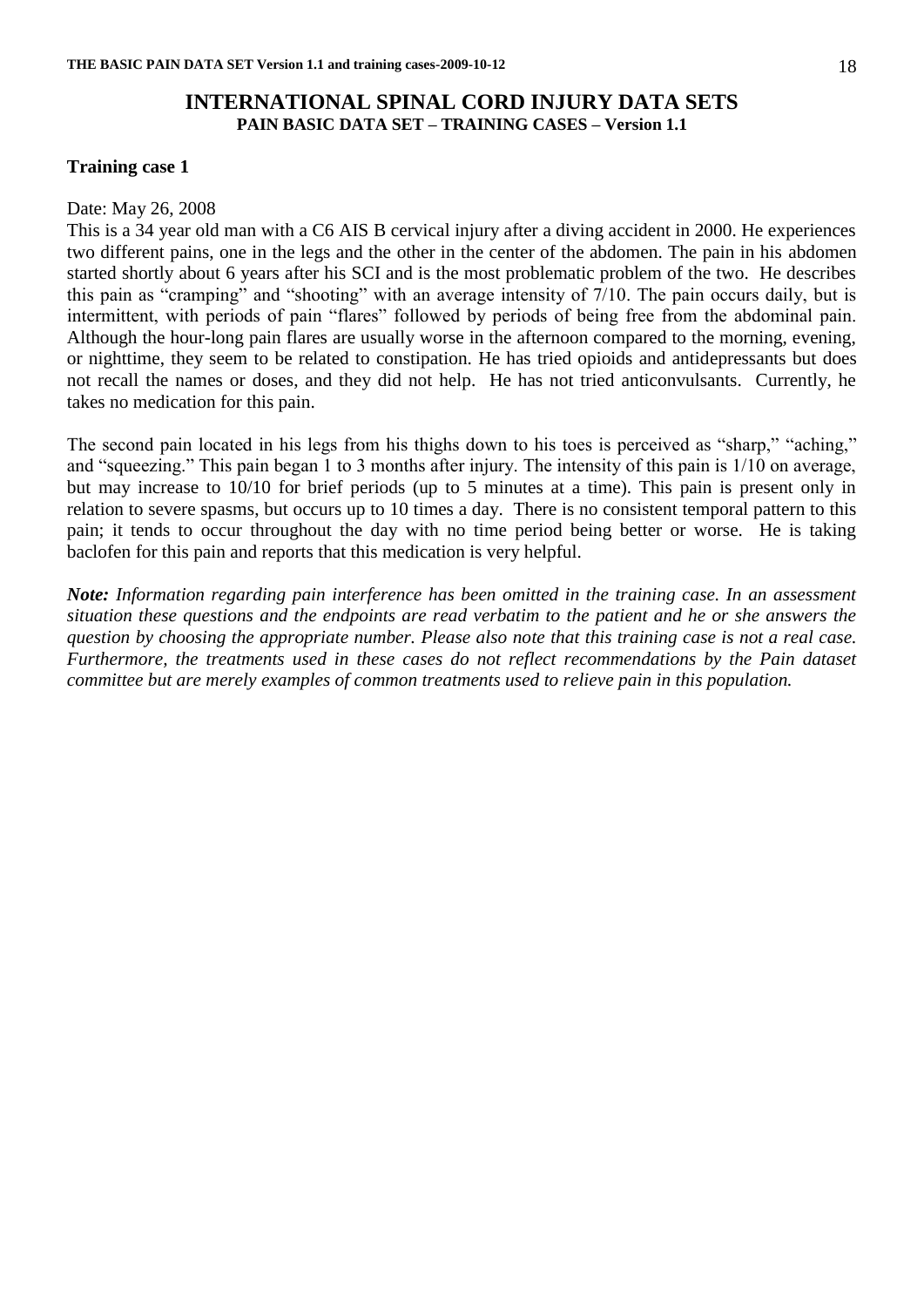# **Training case 2**

### Date: October 26, 2008

This is a 25 year old woman with a C5 AIS A spinal cord injury following a traffic accident Aug 25 2005. She experiences three different kinds of pains, one located in the arms and hands, a second pain located in the buttocks and upper legs, and a third pain located in the shoulders.

She feels that the pain that she experiences in her arms and hands (upper arms through fingers) is the worst because it has a particularly unpleasant electric quality. It began within a month after her injury. She describes the pain in her arms as very intense, rating it as 8/10, on average. Light touching of the skin, touch by clothes and taking a shower trigger an intense electric burning pain. She has this pain every day on a continuous basis, although this pain is worse in the afternoon compared to the morning or evening. The pain gets a little better when she lies down or when she is thinking about something else. She takes an anticonvulsant medication and applies topical patches including a local anesthetic for this pain with partial benefit.

She describes the pain in the upper legs and buttocks as "burning," "pricking" and "pulsating." This pain started about one year after injury. This pain is also very intense; she rates it as a 7/10, on average. The pain is always present, independent of movements or muscle spasms, but usually is more severe in the evening as compared to the morning or afternoon. The anticonvulsant she is taking has no effect on this pain problem.

The pain in the shoulders is aching and started about two years after injury and is not quite as intense as the other two pains. This pain is usually only present in the afternoon and evening after workout or after periods of prolonged wheelchair propulsion or working at the computer. In the last week, pain was present for a total of 5 days. It usually lasts a couple of hours, and resolves after rest. She rates it as a 4/10, on average. She takes paracetamol or NSAIDS for this pain once or twice per week; she finds both of these medications somewhat helpful for the shoulder pain.

*Note: Information regarding pain interference has been omitted in the training case. In an assessment situation these questions and the endpoints are read verbatim to the patient and he or she answers the question by choosing the appropriate number. Please also note that this training case is not a real case. Furthermore, the treatments used in these cases do not reflect recommendations by the Pain dataset committee but are merely examples of common treatments used to relieve pain in this population.*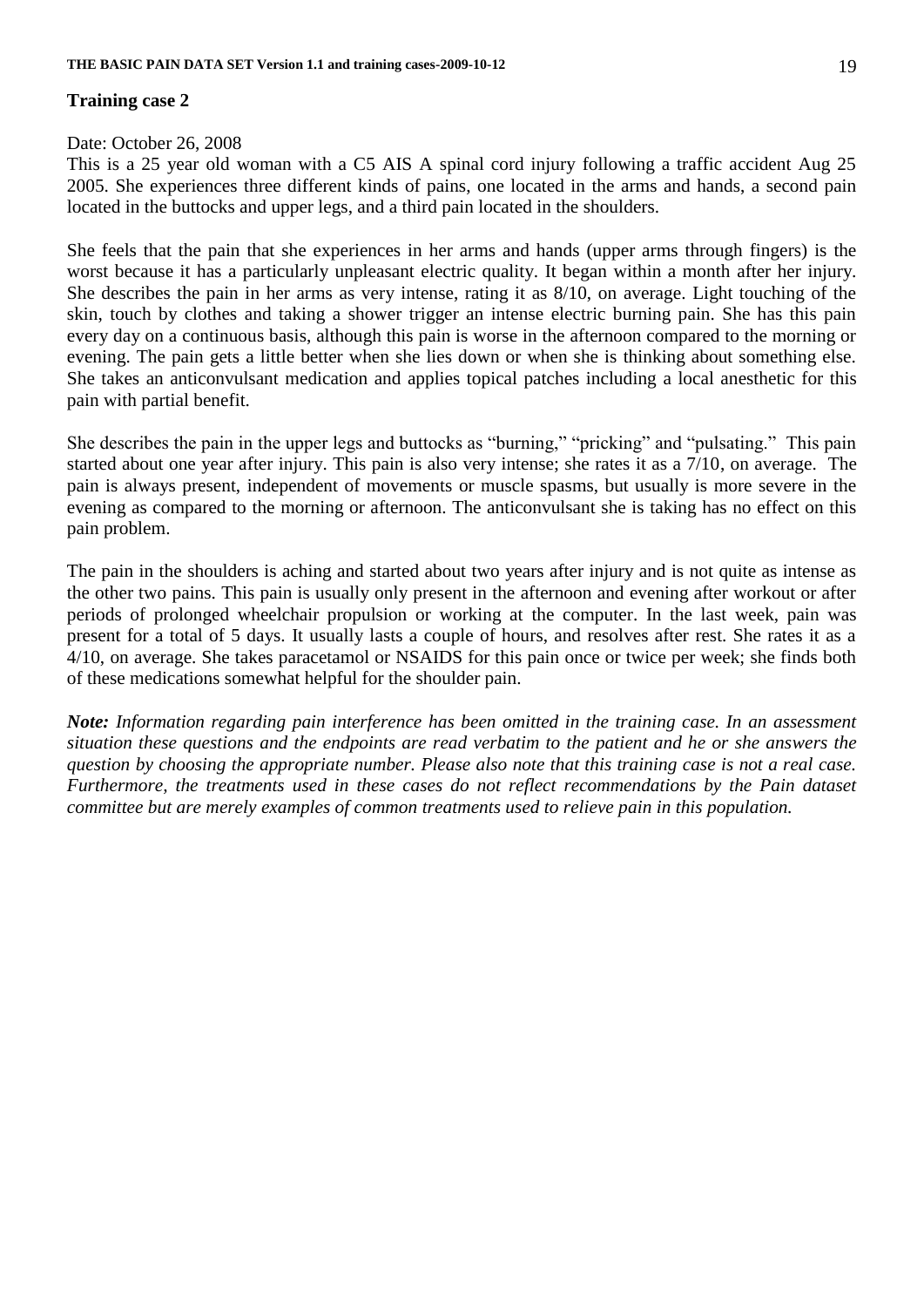# **Training case 3**

### Date: September 3, 2008

This is a 20 year old female who sustained a T10 AIS A spinal cord injury on July 8, 2004. She has a one level zone of partial preservation of light touch and pinprick sensation. She underwent a three level posterior decompression with fusion and instrumentation at the time of injury. She experiences two different types of pain of which a daily "sharp" attack-like lower back pain triggered by flexion of the spine is the worst. This pain came on insidiously over the last year and she cannot identify an inciting event. She describes this pain as very intense and brief, lasting less than one minute at a time and she rates it at an average of 8/10. It is most intense in the morning, afternoon and evening and is not present when she lays flat in bed at night. On physical exam, she exhibits tenderness to palpation over the low back both centrally and adjacent to the midline in paraspinal muscles. Portions of the hardware can be palpated over her low back. Opioid medication is somewhat effective in decreasing the severity of the pain, although it does not take it away completely.

In addition, she has a second pain that she describes as a constant pressure and as a "tight girdle" that is felt about the lower abdomen. This pain has been present since approximately 4 weeks after injury and does not vary in intensity. This pain is constant and rated at 4/10. The opioid medication does not relieve this pain.

*Note: Information regarding pain interference has been omitted in the training case. In an assessment situation these questions and the endpoints are read verbatim to the patient and he or she answers the question by choosing the appropriate number. Please also note that this training case is not a real case. Furthermore, the treatments used in these cases do not reflect recommendations by the Pain dataset committee but are merely examples of common treatments used to relieve pain in this population.*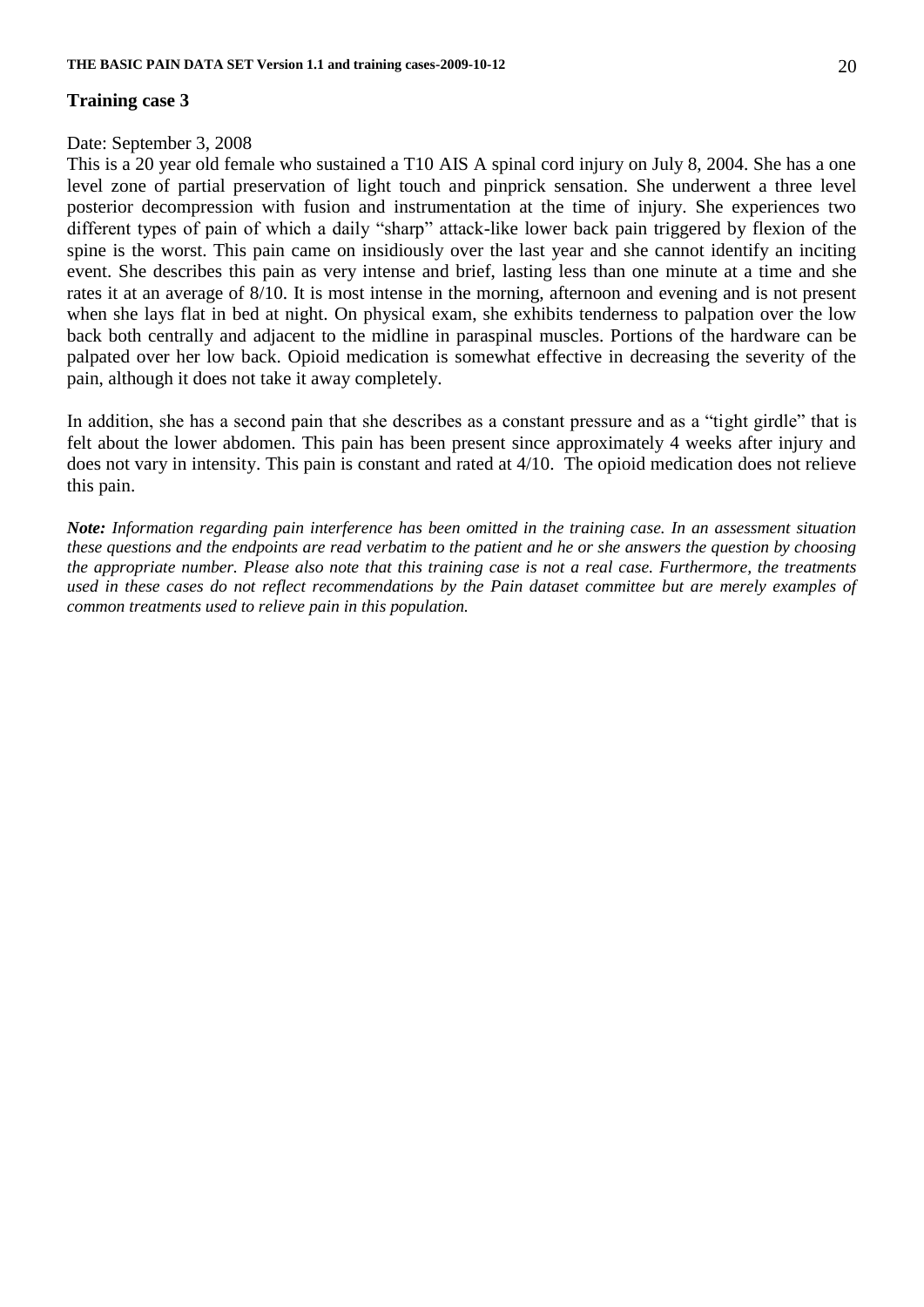### **PAIN BASIC DATA SET – FORM - Version 1.1: CASE 1**

#### **Date of data collection: 2008/05/26**

**Have you had any pain during the last 7 days including today: X Yes**

**If yes, how many different pain problems did you have?**  $\Box$  **1**;  $X$  **2**;  $\Box$  **3**;  $\Box$  **4**;  $\Box$  >**5** 

#### *Please describe your worst pain problem:*

| Pain locations/sites (can be more $\mathbf R$ | M L         | Type of pain (check    | Intensity and temporal pattern of pain                                               |
|-----------------------------------------------|-------------|------------------------|--------------------------------------------------------------------------------------|
| than one, so check all that apply):           |             | all that apply)        |                                                                                      |
| right $(R)$ , midline $(M)$ , or left $(L)$   |             |                        |                                                                                      |
| Head                                          |             |                        | Average pain intensity in the last week:                                             |
| <b>Neck/shoulders</b>                         |             | Nociceptive            | $0 =$ no pain; $10 =$ pain as bad as you can                                         |
| throat                                        |             | $\Box$ Musculoskeletal | imagine                                                                              |
| neck                                          |             | <b>X</b> Visceral      | $\Box$ 0; $\Box$ 1; $\Box$ 2; $\Box$ 3; $\Box$ 4; $\Box$ 5;                          |
| shoulder                                      |             | $\Box$ Other           | $\Box$ 6; X 7; $\Box$ 8; $\Box$ 9; $\Box$ 10                                         |
|                                               |             |                        |                                                                                      |
| <b>Arms/hands</b>                             |             | Neuropathic            | Date of onset: 2006/MM/DD                                                            |
| upper arm                                     |             | $\Box$ At-level        |                                                                                      |
| elbow                                         |             | $\Box$ Below-level     | Number of days with pain in the last 7                                               |
| forearm                                       |             | $\Box$ Other           | days including today:                                                                |
| wrist                                         |             |                        | $\Box$ none; $\Box$ 1; $\Box$ 2; $\Box$ 3; $\Box$ 4; $\Box$ 5; $\Box$ 6; <b>X</b> 7; |
| hand/fingers                                  |             | $\Box$ Unknown         | $\Box$ unknown                                                                       |
| <b>Frontal torso/genitals</b>                 |             |                        |                                                                                      |
| chest                                         |             |                        | How long does your pain usually last:                                                |
| abdomen                                       |             |                        | $\Box \leq 1$ min;                                                                   |
| pelvis/genitalia                              | $\mathbf X$ |                        | $\Box$ > 1 min but < 1 hr;                                                           |
|                                               |             |                        | $X \ge 1$ hr but < 24 hrs;                                                           |
| <b>Back</b>                                   |             |                        | $\Box \geq 24$ hrs;                                                                  |
| upper back                                    |             |                        | $\Box$ constant or continuous;                                                       |
| lower back                                    |             |                        | $\Box$ unknown                                                                       |
| <b>Buttocks/hips</b>                          |             |                        |                                                                                      |
| buttocks                                      |             |                        | When during the day is the pain most                                                 |
| hip                                           |             |                        | intense:                                                                             |
| anus                                          |             |                        | $\Box$ morning (06.01-12.00);                                                        |
| <b>Upper legs/thighs</b>                      |             |                        | <b>X</b> afternoon (12.01-18.00);                                                    |
|                                               |             |                        |                                                                                      |
| <b>Lower legs/feet</b><br>knee                |             |                        | $\Box$ evening (18.01-24.00);                                                        |
| shin                                          |             |                        | $\Box$ night (00.01-06.00)                                                           |
| calf                                          |             |                        | $\Box$ unpredictable; pain is not consistently                                       |
| ankle                                         |             |                        | more intense at any one time of day                                                  |
|                                               |             |                        |                                                                                      |
| foot/toes                                     |             |                        |                                                                                      |

**Are you using or receiving any Treatment for your pain problem: X** No Yes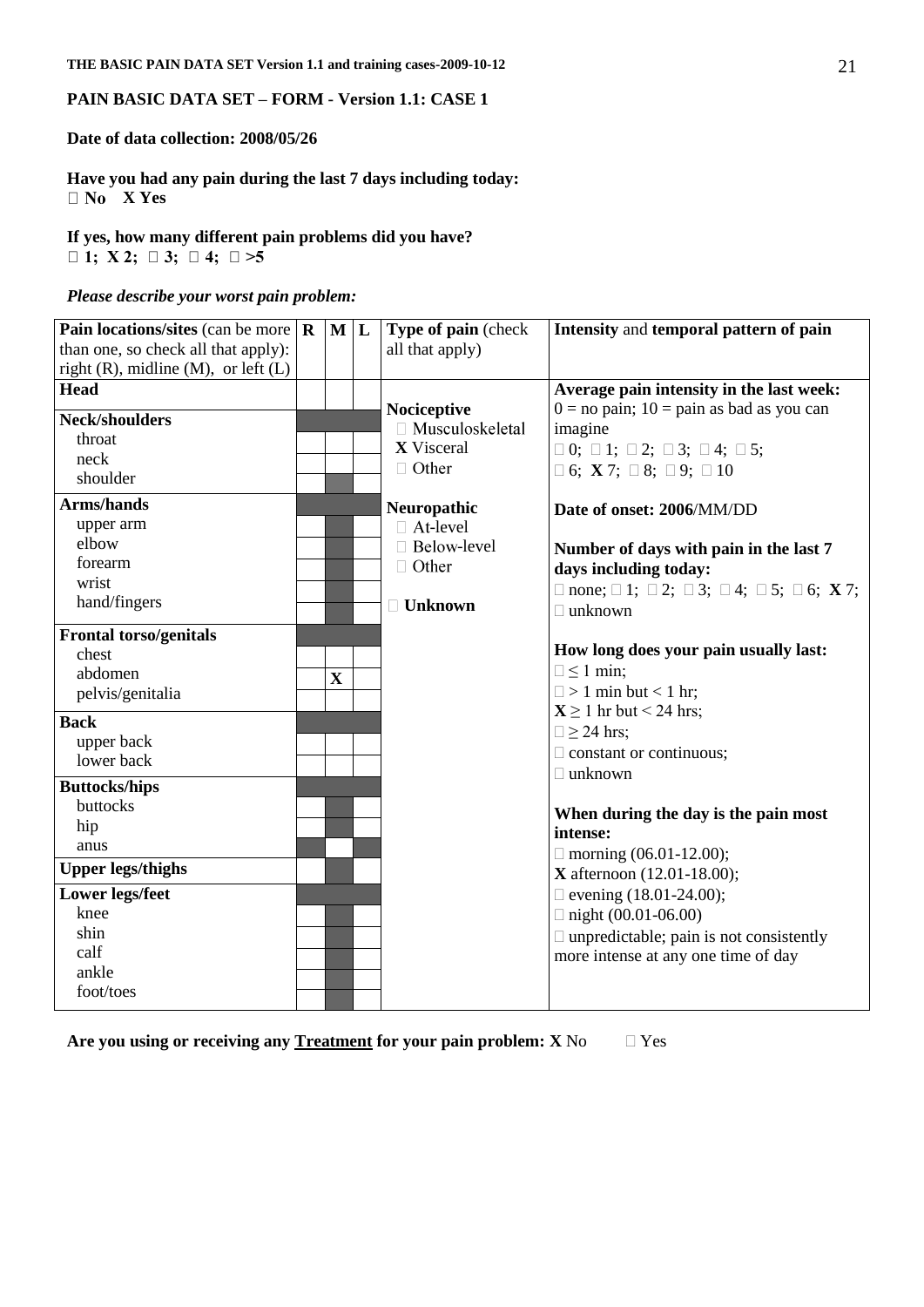# *Please describe your second worst pain problem:*

|                                     |                                                                                                                                                                                  |             | Type of pain (check                                                                    | Intensity and temporal pattern of pain                                                                                                 |
|-------------------------------------|----------------------------------------------------------------------------------------------------------------------------------------------------------------------------------|-------------|----------------------------------------------------------------------------------------|----------------------------------------------------------------------------------------------------------------------------------------|
|                                     |                                                                                                                                                                                  |             | all that apply)                                                                        |                                                                                                                                        |
|                                     |                                                                                                                                                                                  |             |                                                                                        |                                                                                                                                        |
|                                     |                                                                                                                                                                                  |             |                                                                                        | Average pain intensity in the last week:                                                                                               |
|                                     |                                                                                                                                                                                  |             |                                                                                        | $0 =$ no pain; $10 =$ pain as bad as you can                                                                                           |
|                                     |                                                                                                                                                                                  |             |                                                                                        | imagine                                                                                                                                |
|                                     |                                                                                                                                                                                  |             |                                                                                        | $\Box$ 0; <b>X</b> 1; $\Box$ 2; $\Box$ 3; $\Box$ 4; $\Box$ 5;                                                                          |
|                                     |                                                                                                                                                                                  |             |                                                                                        | $\Box$ 6; $\Box$ 7; $\Box$ 8; $\Box$ 9; $\Box$ 10                                                                                      |
|                                     |                                                                                                                                                                                  |             |                                                                                        | Date of onset: 2000/MM/DD                                                                                                              |
|                                     |                                                                                                                                                                                  |             |                                                                                        |                                                                                                                                        |
|                                     |                                                                                                                                                                                  |             |                                                                                        | Number of days with pain in the last 7                                                                                                 |
|                                     |                                                                                                                                                                                  |             |                                                                                        | days including today:                                                                                                                  |
|                                     |                                                                                                                                                                                  |             |                                                                                        | $\Box$ none; $\Box$ 1; $\Box$ 2; $\Box$ 3; $\Box$ 4; $\Box$ 5; $\Box$ 6; <b>X</b> 7;                                                   |
|                                     |                                                                                                                                                                                  |             | $\Box$ Unknown                                                                         | $\Box$ unknown                                                                                                                         |
|                                     |                                                                                                                                                                                  |             |                                                                                        |                                                                                                                                        |
|                                     |                                                                                                                                                                                  |             |                                                                                        | How long does your pain usually last:                                                                                                  |
|                                     |                                                                                                                                                                                  |             |                                                                                        | $\Box \leq 1$ min;                                                                                                                     |
|                                     |                                                                                                                                                                                  |             |                                                                                        | $X > 1$ min but < 1 hr;                                                                                                                |
|                                     |                                                                                                                                                                                  |             |                                                                                        | $\Box \ge 1$ hr but < 24 hrs;                                                                                                          |
|                                     |                                                                                                                                                                                  |             |                                                                                        | $\Box \geq 24$ hrs;                                                                                                                    |
|                                     |                                                                                                                                                                                  |             |                                                                                        |                                                                                                                                        |
|                                     |                                                                                                                                                                                  |             |                                                                                        | $\Box$ constant or continuous;                                                                                                         |
|                                     |                                                                                                                                                                                  |             |                                                                                        | $\Box$ unknown                                                                                                                         |
|                                     |                                                                                                                                                                                  |             |                                                                                        | When during the day is the pain most                                                                                                   |
|                                     |                                                                                                                                                                                  |             |                                                                                        | intense:                                                                                                                               |
|                                     |                                                                                                                                                                                  |             |                                                                                        | $\Box$ morning (06.01-12.00);                                                                                                          |
| $\mathbf X$                         |                                                                                                                                                                                  | $\mathbf X$ |                                                                                        | □ afternoon $(12.01-18.00)$ ;                                                                                                          |
|                                     |                                                                                                                                                                                  |             |                                                                                        | $\Box$ evening (18.01-24.00);                                                                                                          |
| $\mathbf X$                         |                                                                                                                                                                                  | $\mathbf X$ |                                                                                        | $\Box$ night (00.01-06.00)                                                                                                             |
|                                     |                                                                                                                                                                                  |             |                                                                                        | X unpredictable; pain is not consistently                                                                                              |
|                                     |                                                                                                                                                                                  |             |                                                                                        | more intense at any one time of day                                                                                                    |
|                                     |                                                                                                                                                                                  |             |                                                                                        |                                                                                                                                        |
|                                     |                                                                                                                                                                                  |             |                                                                                        |                                                                                                                                        |
| than one, so check all that apply): | Pain locations/sites (can be more $\mathbf R$<br>right $(R)$ , midline $(M)$ , or left $(L)$<br>$\mathbf X$<br>$\overline{\mathbf{X}}$<br>$\mathbf X$<br>$\overline{\mathbf{X}}$ |             | ML<br>$\mathbf X$<br>$\overline{\mathbf{X}}$<br>$\mathbf X$<br>$\overline{\mathbf{X}}$ | Nociceptive<br>X Musculoskeletal<br>$\Box$ Visceral<br>$\Box$ Other<br>Neuropathic<br>$\Box$ At-level<br>□ Below-level<br>$\Box$ Other |

Are you using or receiving any **Treatment** for your pain problem:  $\Box$  No **X** Yes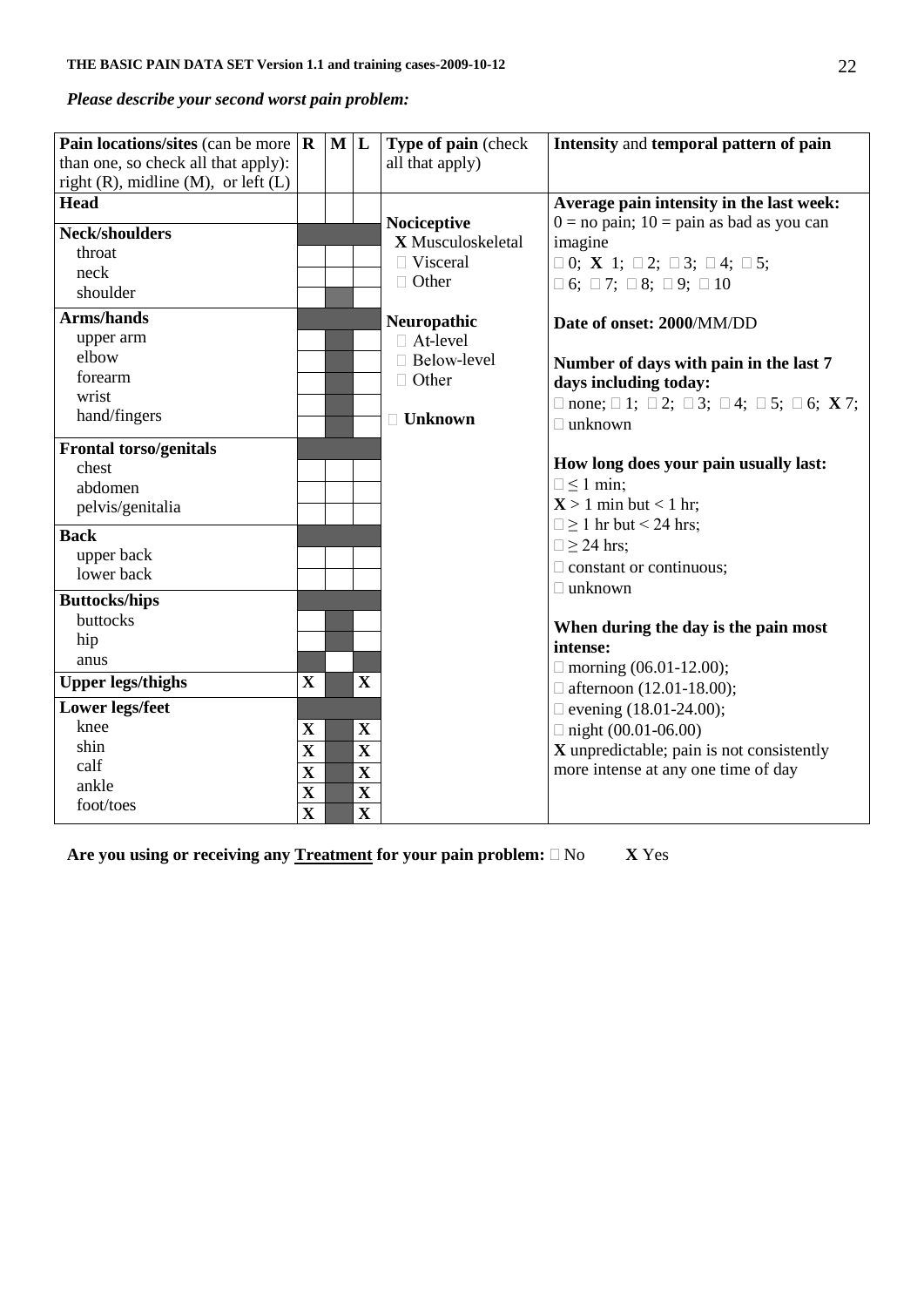### **PAIN BASIC DATA SET – FORM - Version 1.1: CASE 2**

### **Date of data collection: 2008/10/26**

**Have you had any pain during the last 7 days including today: X Yes**

**If yes, how many different pain problems did you have?**   $\Box$  1;  $\Box$  2; X 3;  $\Box$  4;  $\Box$  >5

*Please describe your worst pain problem:*

| Pain locations/sites (can be more $\  \mathbf{R} \ $ |                         | $M$  L |                         | Type of pain (check       | Intensity and temporal pattern of pain                                               |
|------------------------------------------------------|-------------------------|--------|-------------------------|---------------------------|--------------------------------------------------------------------------------------|
| than one, so check all that apply):                  |                         |        |                         | all that apply)           |                                                                                      |
| right $(R)$ , midline $(M)$ , or left $(L)$          |                         |        |                         |                           |                                                                                      |
| <b>Head</b>                                          |                         |        |                         |                           | Average pain intensity in the last week:                                             |
| <b>Neck/shoulders</b>                                |                         |        |                         | Nociceptive               | $0 =$ no pain; $10 =$ pain as bad as you can                                         |
| throat                                               |                         |        |                         | □ Musculoskeletal         | imagine                                                                              |
| neck                                                 |                         |        |                         | $\Box$ Visceral           | $\Box$ 0; $\Box$ 1; $\Box$ 2; $\Box$ 3; $\Box$ 4; $\Box$ 5;                          |
| shoulder                                             |                         |        |                         | $\Box$ Other              | $\Box$ 6; $\Box$ 7; <b>X</b> 8; $\Box$ 9; $\Box$ 10                                  |
| <b>Arms/hands</b>                                    |                         |        |                         |                           |                                                                                      |
| upper arm                                            | $\mathbf X$             |        | $\mathbf X$             | Neuropathic<br>X At-level | Date of onset: 2005/09/DD                                                            |
| elbow                                                |                         |        |                         | X Below-level             |                                                                                      |
| forearm                                              | $\mathbf X$             |        | $\mathbf X$             | $\Box$ Other              | Number of days with pain in the last 7                                               |
| wrist                                                | $\overline{\mathbf{X}}$ |        | $\mathbf X$             |                           | days including today:                                                                |
| hand/fingers                                         | $\mathbf X$             |        | $\mathbf X$             | $\Box$ Unknown            | $\Box$ none; $\Box$ 1; $\Box$ 2; $\Box$ 3; $\Box$ 4; $\Box$ 5; $\Box$ 6; <b>X</b> 7; |
|                                                      | $\overline{\mathbf{X}}$ |        | $\overline{\mathbf{X}}$ |                           | $\Box$ unknown                                                                       |
| <b>Frontal torso/genitals</b>                        |                         |        |                         |                           |                                                                                      |
| chest                                                |                         |        |                         |                           | How long does your pain usually last:                                                |
| abdomen                                              |                         |        |                         |                           | $\Box \leq 1$ min;                                                                   |
| pelvis/genitalia                                     |                         |        |                         |                           | $\Box$ > 1 min but < 1 hr;                                                           |
| <b>Back</b>                                          |                         |        |                         |                           | $\Box \ge 1$ hr but < 24 hrs;                                                        |
| upper back                                           |                         |        |                         |                           | $\Box \geq 24$ hrs;                                                                  |
| lower back                                           |                         |        |                         |                           | X constant or continuous;                                                            |
|                                                      |                         |        |                         |                           | $\Box$ unknown                                                                       |
| <b>Buttocks/hips</b><br>buttocks                     |                         |        |                         |                           |                                                                                      |
|                                                      |                         |        |                         |                           | When during the day is the pain most                                                 |
| hip                                                  |                         |        |                         |                           | intense:                                                                             |
| anus                                                 |                         |        |                         |                           | $\Box$ morning (06.01-12.00);                                                        |
| <b>Upper legs/thighs</b>                             |                         |        |                         |                           | <b>X</b> afternoon $(12.01 - 18.00)$ ;                                               |
| <b>Lower legs/feet</b>                               |                         |        |                         |                           | $\Box$ evening (18.01-24.00);                                                        |
| knee                                                 |                         |        |                         |                           | $\Box$ night (00.01-06.00)                                                           |
| shin                                                 |                         |        |                         |                           | $\Box$ unpredictable; pain is not consistently                                       |
| calf                                                 |                         |        |                         |                           | more intense at any one time of day                                                  |
| ankle                                                |                         |        |                         |                           |                                                                                      |
| foot/toes                                            |                         |        |                         |                           |                                                                                      |
|                                                      |                         |        |                         |                           |                                                                                      |

Are you using or receiving any **Treatment** for your pain problem:  $\Box$  No **X** Yes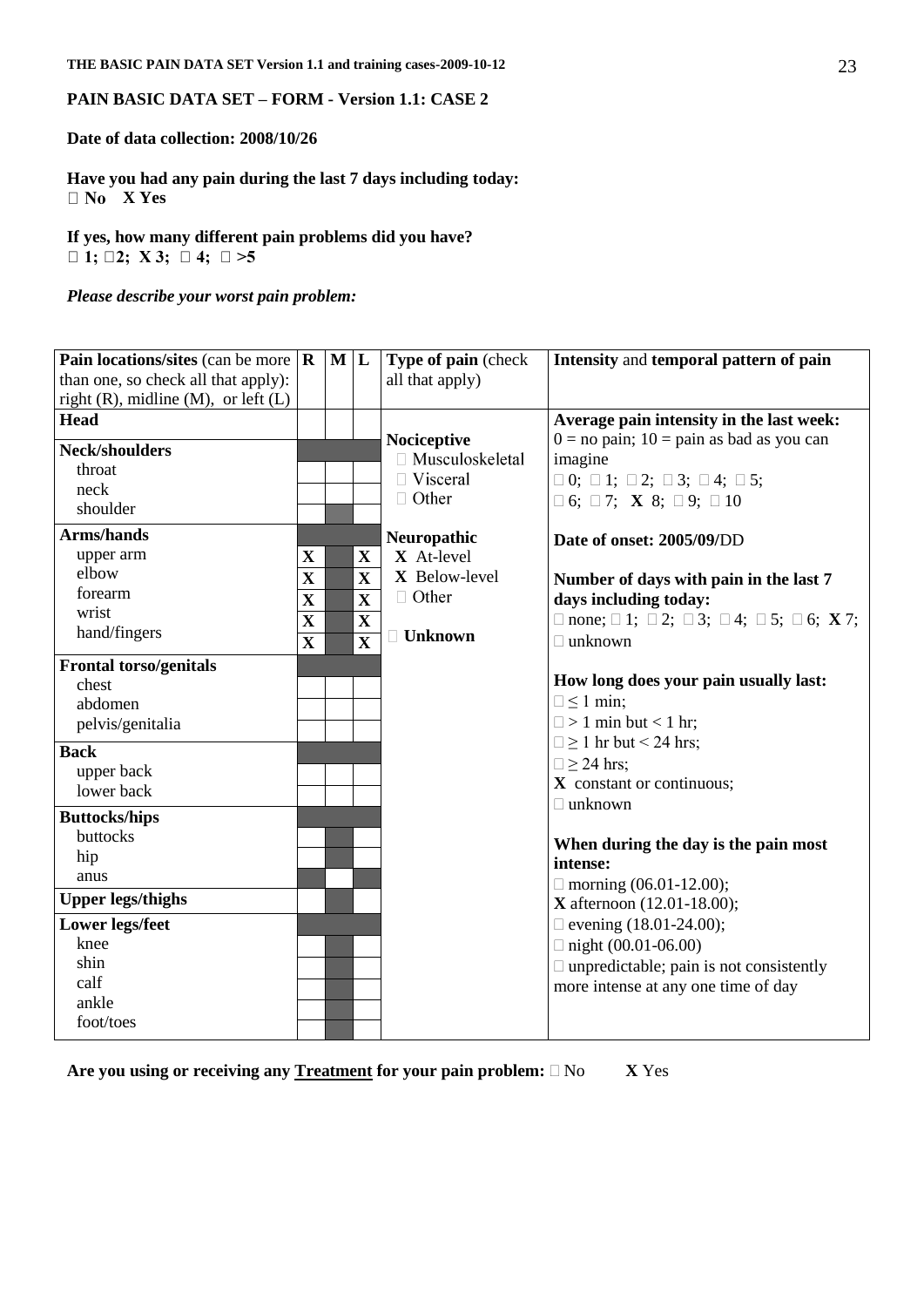# *Please describe your second worst pain problem:*

| Pain locations/sites (can be more $\mathbf R$<br>than one, so check all that apply):<br>right $(R)$ , midline $(M)$ , or left $(L)$ |              | ML |             | Type of pain (check<br>all that apply) | Intensity and temporal pattern of pain                                               |
|-------------------------------------------------------------------------------------------------------------------------------------|--------------|----|-------------|----------------------------------------|--------------------------------------------------------------------------------------|
| <b>Head</b>                                                                                                                         |              |    |             |                                        | Average pain intensity in the last week:                                             |
| <b>Neck/shoulders</b>                                                                                                               |              |    |             | Nociceptive                            | $0 =$ no pain; $10 =$ pain as bad as you can                                         |
| throat                                                                                                                              |              |    |             | $\Box$ Musculoskeletal<br>□ Visceral   | imagine                                                                              |
| neck                                                                                                                                |              |    |             | $\Box$ Other                           | $\Box$ 0; $\Box$ 1; $\Box$ 2; $\Box$ 3; $\Box$ 4; $\Box$ 5;                          |
| shoulder                                                                                                                            |              |    |             |                                        | $\Box$ 6; X 7; $\Box$ 8; $\Box$ 9; $\Box$ 10                                         |
| <b>Arms/hands</b>                                                                                                                   |              |    |             | Neuropathic                            | Date of onset: 2006/08/DD                                                            |
| upper arm                                                                                                                           |              |    |             | $\Box$ At-level                        |                                                                                      |
| elbow                                                                                                                               |              |    |             | X Below-level                          | Number of days with pain in the last 7                                               |
| forearm                                                                                                                             |              |    |             | $\Box$ Other                           | days including today:                                                                |
| wrist                                                                                                                               |              |    |             |                                        | $\Box$ none; $\Box$ 1; $\Box$ 2; $\Box$ 3; $\Box$ 4; $\Box$ 5; $\Box$ 6; <b>X</b> 7; |
| hand/fingers                                                                                                                        |              |    |             | <b>□ Unknown</b>                       | $\Box$ unknown                                                                       |
| <b>Frontal torso/genitals</b>                                                                                                       |              |    |             |                                        |                                                                                      |
| chest                                                                                                                               |              |    |             |                                        | How long does your pain usually last:                                                |
| abdomen                                                                                                                             |              |    |             |                                        | $\Box \leq 1$ min;                                                                   |
| pelvis/genitalia                                                                                                                    |              |    |             |                                        | $\Box$ > 1 min but < 1 hr;                                                           |
| <b>Back</b>                                                                                                                         |              |    |             |                                        | $\Box \ge 1$ hr but < 24 hrs;                                                        |
| upper back                                                                                                                          |              |    |             |                                        | $\Box \geq 24$ hrs;                                                                  |
| lower back                                                                                                                          |              |    |             |                                        | $\boldsymbol{X}$ constant or continuous;                                             |
| <b>Buttocks/hips</b>                                                                                                                |              |    |             |                                        | $\Box$ unknown                                                                       |
| buttocks                                                                                                                            | $\mathbf{X}$ |    | $\mathbf X$ |                                        |                                                                                      |
| hip                                                                                                                                 |              |    |             |                                        | When during the day is the pain most                                                 |
| anus                                                                                                                                |              |    |             |                                        | intense:                                                                             |
| <b>Upper legs/thighs</b>                                                                                                            | $\mathbf{X}$ |    | $\mathbf X$ |                                        | $\Box$ morning (06.01-12.00);                                                        |
|                                                                                                                                     |              |    |             |                                        | $\Box$ afternoon (12.01-18.00);                                                      |
| <b>Lower legs/feet</b><br>knee                                                                                                      |              |    |             |                                        | <b>X</b> evening $(18.01 - 24.00)$ ;                                                 |
| shin                                                                                                                                |              |    |             |                                        | $\Box$ night (00.01-06.00)                                                           |
| calf                                                                                                                                |              |    |             |                                        | $\Box$ unpredictable; pain is not consistently                                       |
| ankle                                                                                                                               |              |    |             |                                        | more intense at any one time of day                                                  |
| foot/toes                                                                                                                           |              |    |             |                                        |                                                                                      |
|                                                                                                                                     |              |    |             |                                        |                                                                                      |

# Are you using or receiving any Treatment for your pain problem:  $\Box$  No **X** Yes\*

\* She is taking an anticonvulsant although this medication is not effective for this pain.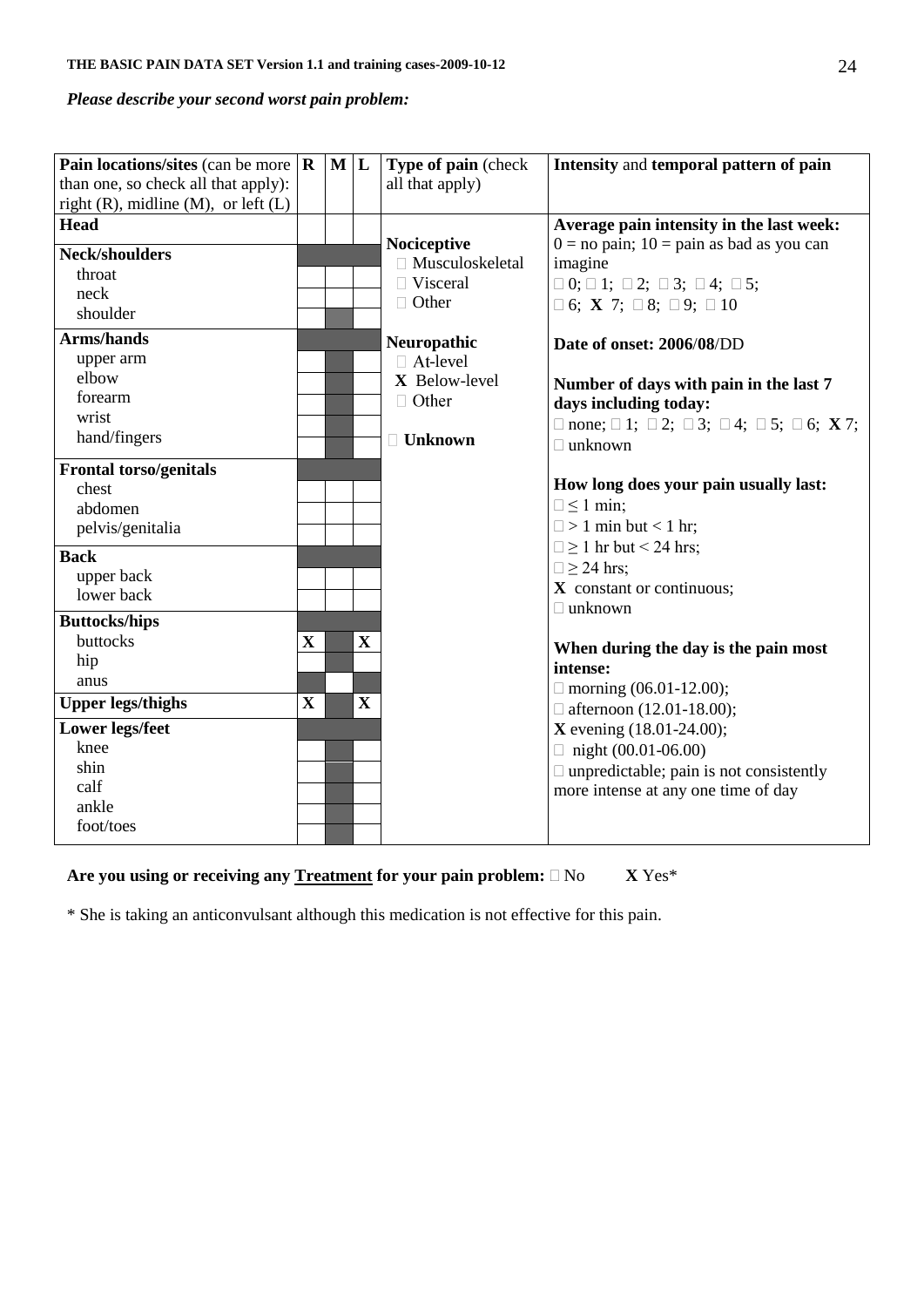# *Please describe your third worst pain problem:*

| Pain locations/sites (can be more<br>than one, so check all that apply):<br>right $(R)$ , midline $(M)$ , or left $(L)$ | $\mathbf R$ | ML |             | Type of pain (check<br>all that apply) | Intensity and temporal pattern of pain                                               |
|-------------------------------------------------------------------------------------------------------------------------|-------------|----|-------------|----------------------------------------|--------------------------------------------------------------------------------------|
| <b>Head</b>                                                                                                             |             |    |             |                                        | Average pain intensity in the last week:                                             |
| <b>Neck/shoulders</b>                                                                                                   |             |    |             | Nociceptive<br>X Musculoskeletal       | $0 =$ no pain; $10 =$ pain as bad as you can<br>imagine                              |
| throat                                                                                                                  |             |    |             | $\Box$ Visceral                        | $\Box$ 0; $\Box$ 1; $\Box$ 2; $\Box$ 3; <b>X</b> 4; $\Box$ 5;                        |
| neck                                                                                                                    |             |    |             | □ Other                                |                                                                                      |
| shoulder                                                                                                                | $\mathbf X$ |    | $\mathbf X$ |                                        | $\Box$ 6; $\Box$ 7; $\Box$ 8; $\Box$ 9; $\Box$ 10                                    |
| <b>Arms/hands</b>                                                                                                       |             |    |             | Neuropathic                            | Date of onset: 2007/MM/DD                                                            |
| upper arm                                                                                                               |             |    |             | $\Box$ At-level                        |                                                                                      |
| elbow                                                                                                                   |             |    |             | □ Below-level                          | Number of days with pain in the last 7                                               |
| forearm                                                                                                                 |             |    |             | $\Box$ Other                           | days including today:                                                                |
| wrist                                                                                                                   |             |    |             |                                        | $\Box$ none; $\Box$ 1; $\Box$ 2; $\Box$ 3; $\Box$ 4; <b>X</b> 5; $\Box$ 6; $\Box$ 7; |
| hand/fingers                                                                                                            |             |    |             | $\Box$ Unknown                         | $\Box$ unknown                                                                       |
| <b>Frontal torso/genitals</b>                                                                                           |             |    |             |                                        |                                                                                      |
| chest                                                                                                                   |             |    |             |                                        | How long does your pain usually last:                                                |
| abdomen                                                                                                                 |             |    |             |                                        | $\Box \leq 1$ min;                                                                   |
| pelvis/genitalia                                                                                                        |             |    |             |                                        | $\Box$ > 1 min but < 1 hr;                                                           |
|                                                                                                                         |             |    |             |                                        | $X \ge 1$ hr but < 24 hrs;                                                           |
| <b>Back</b>                                                                                                             |             |    |             |                                        | $\Box \geq 24$ hrs;                                                                  |
| upper back                                                                                                              |             |    |             |                                        | $\Box$ constant or continuous;                                                       |
| lower back                                                                                                              |             |    |             |                                        | $\Box$ unknown                                                                       |
| <b>Buttocks/hips</b>                                                                                                    |             |    |             |                                        |                                                                                      |
| buttocks                                                                                                                |             |    |             |                                        | When during the day is the pain most                                                 |
| hip                                                                                                                     |             |    |             |                                        | intense:                                                                             |
| anus                                                                                                                    |             |    |             |                                        | $\Box$ morning (06.01-12.00);                                                        |
| <b>Upper legs/thighs</b>                                                                                                |             |    |             |                                        | <b>X</b> afternoon $(12.01 - 18.00)$ ;                                               |
| <b>Lower legs/feet</b>                                                                                                  |             |    |             |                                        | <b>X</b> evening $(18.01 - 24.00)$ ;                                                 |
| knee                                                                                                                    |             |    |             |                                        | $\Box$ night (00.01-06.00)                                                           |
| shin                                                                                                                    |             |    |             |                                        | $\Box$ unpredictable; pain is not consistently                                       |
| calf                                                                                                                    |             |    |             |                                        | more intense at any one time of day                                                  |
| ankle                                                                                                                   |             |    |             |                                        |                                                                                      |
| foot/toes                                                                                                               |             |    |             |                                        |                                                                                      |
|                                                                                                                         |             |    |             |                                        |                                                                                      |

Are you using or receiving any **Treatment** for your pain problem:  $\Box$  No **X** Yes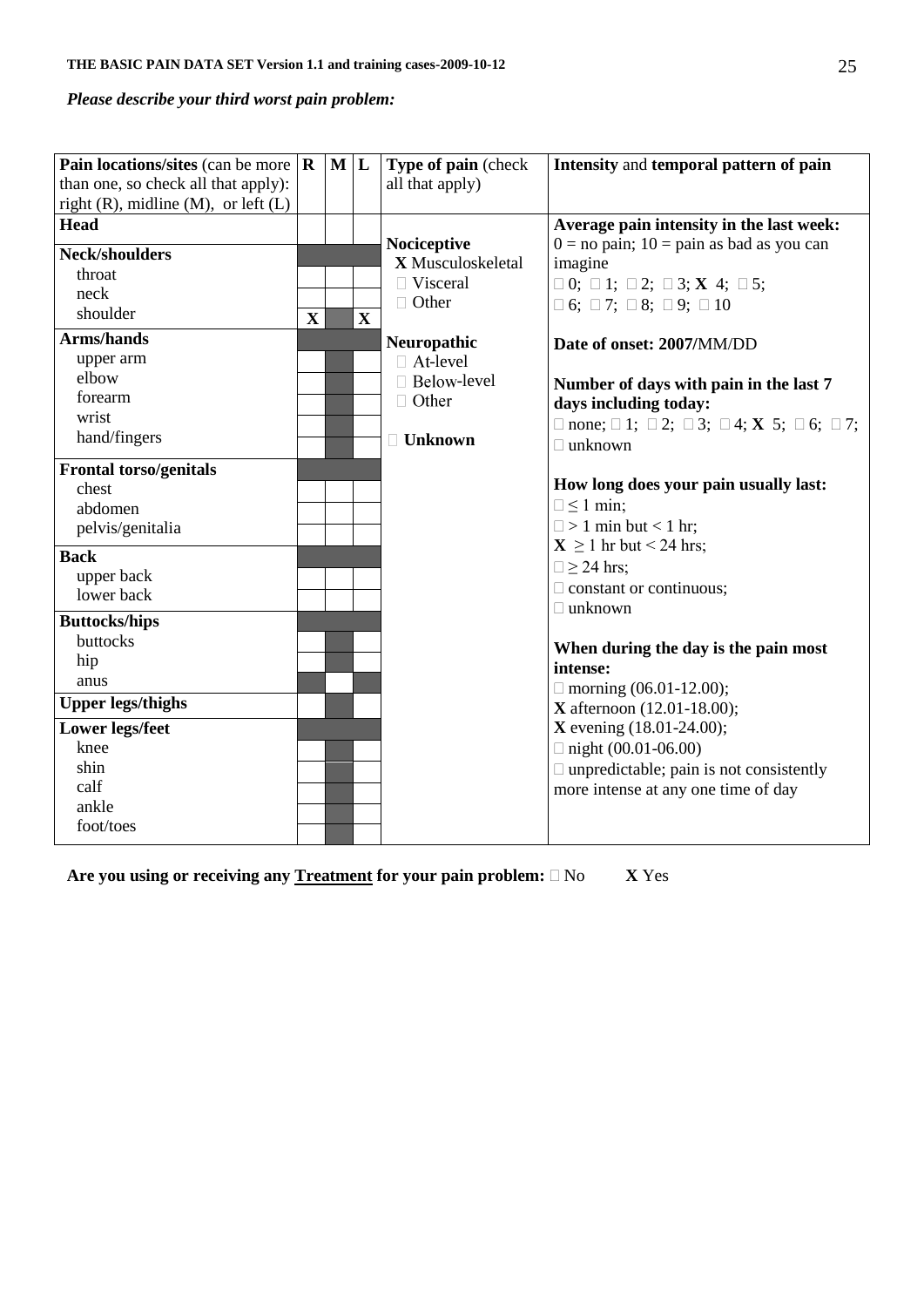### **PAIN BASIC DATA SET – FORM - Version 1.1: CASE 3**

**Date of data collection: 2008/09/03**

**Have you had any pain during the last 7 days including today: X Yes**

**If yes, how many different pain problems did you have?**   $\Box$  1; X 2;  $\Box$  3;  $\Box$  4;  $\Box$  >5

*Please describe your worst pain problem:*

| Pain locations/sites (can be more $\  \mathbf{R} \ $ |                                                             |              | Type of pain (check | Intensity and temporal pattern of pain                                                                                                                                           |
|------------------------------------------------------|-------------------------------------------------------------|--------------|---------------------|----------------------------------------------------------------------------------------------------------------------------------------------------------------------------------|
|                                                      |                                                             |              |                     |                                                                                                                                                                                  |
|                                                      |                                                             |              |                     |                                                                                                                                                                                  |
|                                                      |                                                             |              |                     | Average pain intensity in the last week:                                                                                                                                         |
|                                                      |                                                             |              |                     | $0 = no$ pain; $10 = p$ ain as bad as you can                                                                                                                                    |
|                                                      |                                                             |              |                     | imagine                                                                                                                                                                          |
|                                                      |                                                             |              |                     | $\Box$ 0; $\Box$ 1; $\Box$ 2; $\Box$ 3; $\Box$ 4; $\Box$ 5;                                                                                                                      |
|                                                      |                                                             |              |                     | $\Box$ 6; $\Box$ 7; <b>X</b> 8; $\Box$ 9; $\Box$ 10                                                                                                                              |
|                                                      |                                                             |              |                     |                                                                                                                                                                                  |
|                                                      |                                                             |              |                     | Date of onset: 2007/MM/DD                                                                                                                                                        |
|                                                      |                                                             |              |                     |                                                                                                                                                                                  |
|                                                      |                                                             |              |                     | Number of days with pain in the last 7                                                                                                                                           |
|                                                      |                                                             |              |                     | days including today:                                                                                                                                                            |
|                                                      |                                                             |              |                     | $\Box$ none; $\Box$ 1; $\Box$ 2; $\Box$ 3; $\Box$ 4; $\Box$ 5; $\Box$ 6; <b>X</b> 7;                                                                                             |
|                                                      |                                                             |              |                     | $\Box$ unknown                                                                                                                                                                   |
|                                                      |                                                             |              |                     |                                                                                                                                                                                  |
|                                                      |                                                             |              |                     | How long does your pain usually last:                                                                                                                                            |
|                                                      |                                                             |              |                     | $X \leq 1$ min;                                                                                                                                                                  |
|                                                      |                                                             |              |                     | $\Box$ > 1 min but < 1 hr;                                                                                                                                                       |
|                                                      |                                                             |              |                     | $\Box \ge 1$ hr but < 24 hrs;                                                                                                                                                    |
|                                                      |                                                             |              |                     | $\Box \geq 24$ hrs;                                                                                                                                                              |
|                                                      |                                                             |              |                     | $\Box$ constant or continuous;                                                                                                                                                   |
|                                                      |                                                             |              |                     | $\Box$ unknown                                                                                                                                                                   |
|                                                      |                                                             |              |                     |                                                                                                                                                                                  |
|                                                      |                                                             |              |                     | When during the day is the pain most                                                                                                                                             |
|                                                      |                                                             |              |                     | intense:                                                                                                                                                                         |
|                                                      |                                                             |              |                     | <b>X</b> morning $(06.01 - 12.00)$ ;                                                                                                                                             |
|                                                      |                                                             |              |                     | <b>X</b> afternoon $(12.01-18.00)$ ;                                                                                                                                             |
|                                                      |                                                             |              |                     | <b>X</b> evening $(18.01 - 24.00)$ ;                                                                                                                                             |
|                                                      |                                                             |              |                     | $\Box$ night (00.01-06.00)                                                                                                                                                       |
|                                                      |                                                             |              |                     | $\Box$ unpredictable; pain is not consistently                                                                                                                                   |
|                                                      |                                                             |              |                     | more intense at any one time of day                                                                                                                                              |
|                                                      |                                                             |              |                     |                                                                                                                                                                                  |
|                                                      |                                                             |              |                     |                                                                                                                                                                                  |
| than one, so check all that apply):                  | right $(R)$ , midline $(M)$ , or left $(L)$<br>$\mathbf{X}$ | $\mathbf{X}$ | $M$  L<br>X         | all that apply)<br>Nociceptive<br>X Musculoskeletal<br>$\Box$ Visceral<br>$\Box$ Other<br>Neuropathic<br>$\Box$ At-level<br>$\Box$ Below-level<br>$\Box$ Other<br>$\Box$ Unknown |

Are you using or receiving any **Treatment** for your pain problem:  $\Box$  No **X** Yes